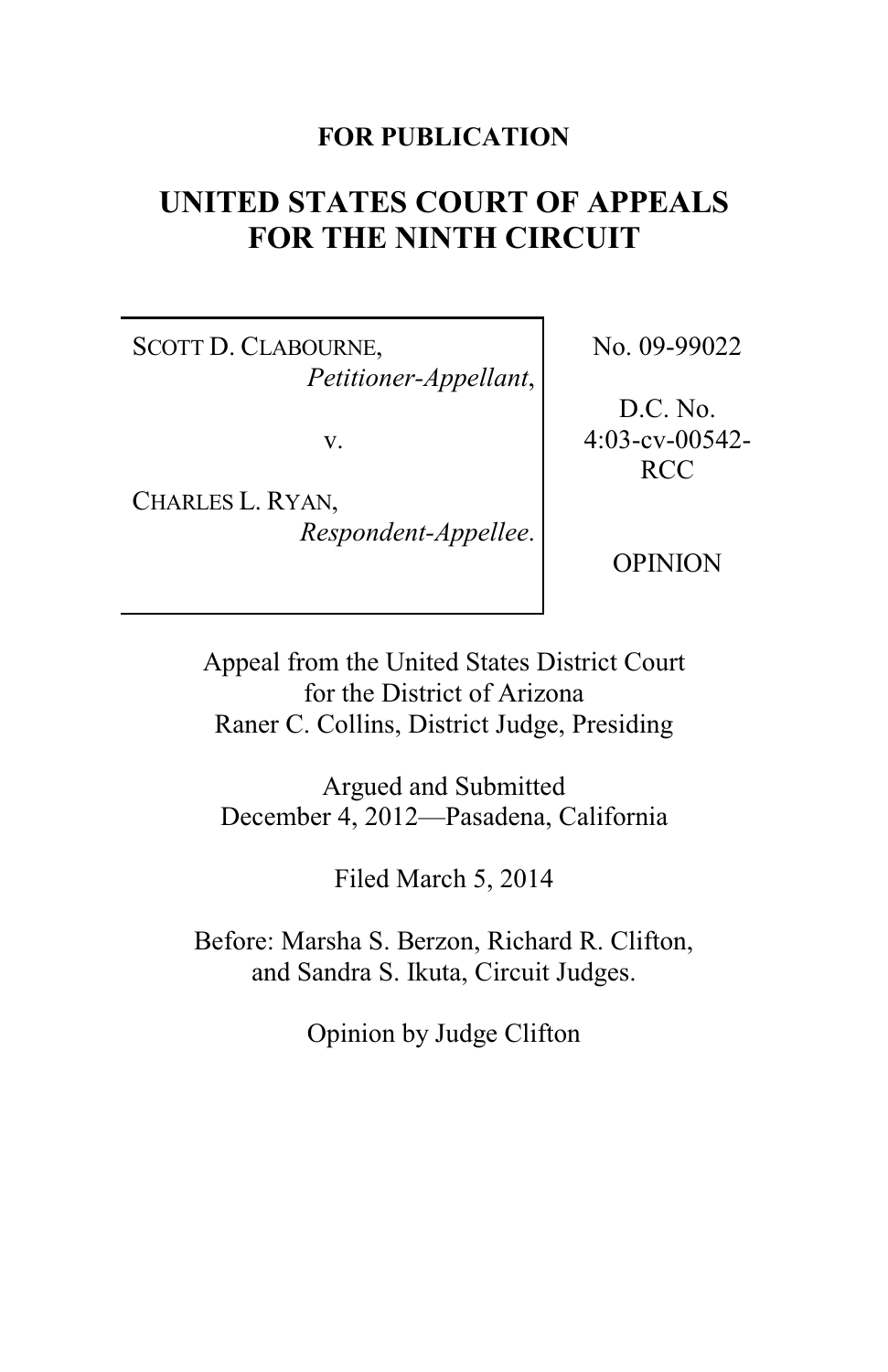### **SUMMARY\***

### **Habeas Corpus/Death Penalty**

The panel affirmed in part and vacated in part the district court's denial of a 28 U.S.C. § 2254 habeas corpus petition claiming that the state court refused to consider mitigating evidence and ineffective assistance of counsel.

The panel first affirmed the district court's denial of petitioner's claim that the state supreme court refused to consider mitigating evidence of petitioner's mental condition at sentencing, because the record reflected that the state court did give weight to such evidence. The panel was unpersuaded by petitioner's argument that the state court applied a causal nexus test to the evidence.

The panel issued a certificate of appealability as to two claims of ineffective assistance of counsel at resentencing (petitioner was resentenced to death after his initial capital sentence was reversed). The panel vacated the denial of relief as to petitioner's procedurally defaulted claim that counsel was ineffective for failing to object to the sentencing court's consideration of a confession that petitioner had given to the police in 1982. The panel explained that there may be merit to petitioner's claim, and remanded for the district court to consider the claim in light of *Martinez v. Ryan*, 132 S. Ct. 1309 (2012).

**<sup>\*</sup>** This summary constitutes no part of the opinion of the court. It has been prepared by court staff for the convenience of the reader.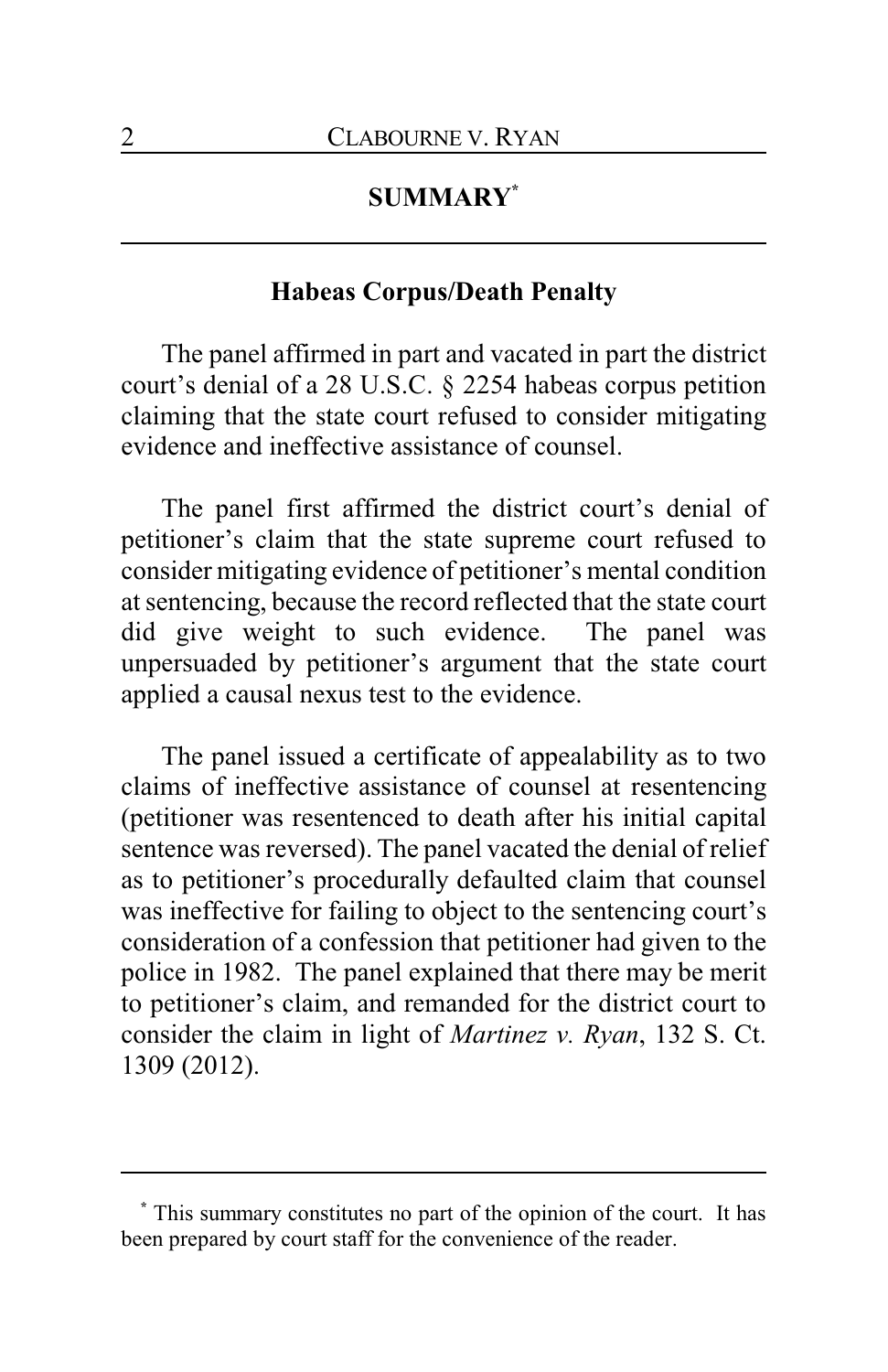The panel affirmed the denial of relief as to petitioner's claim that counsel was ineffective by filing to obtain additional mitigating evidence.

### **COUNSEL**

S. Jonathan Young, Williamson & Young, PC, Tucson, Arizona, for Petitioner-Appellant.

Jeffrey A. Zick (argued), Office of the Attorney General, Phoenix, Arizona; Kent Cattani and Amy Pignatella Cain, Office of the Attorney General, Tucson, Arizona, for Respondent-Appellee.

### **OPINION**

CLIFTON, Circuit Judge:

Petitioner Scott Clabourne was convicted of murder and was sentenced to death in 1982. His first petition for federal habeas relief was denied by the district court as to his conviction but was granted as to the capital sentence. That decision was affirmed by our court in *Clabourne v. Lewis*, 64 F.3d 1373 (9th Cir. 1995). Clabourne was resentenced in state court in 1997, and he was again sentenced to death. His petition for federal habeas relief from that sentence was denied by the district court, and he appeals that denial to this court.

The district court certified one issue for appeal, based on Clabourne's argument that the Arizona Supreme Court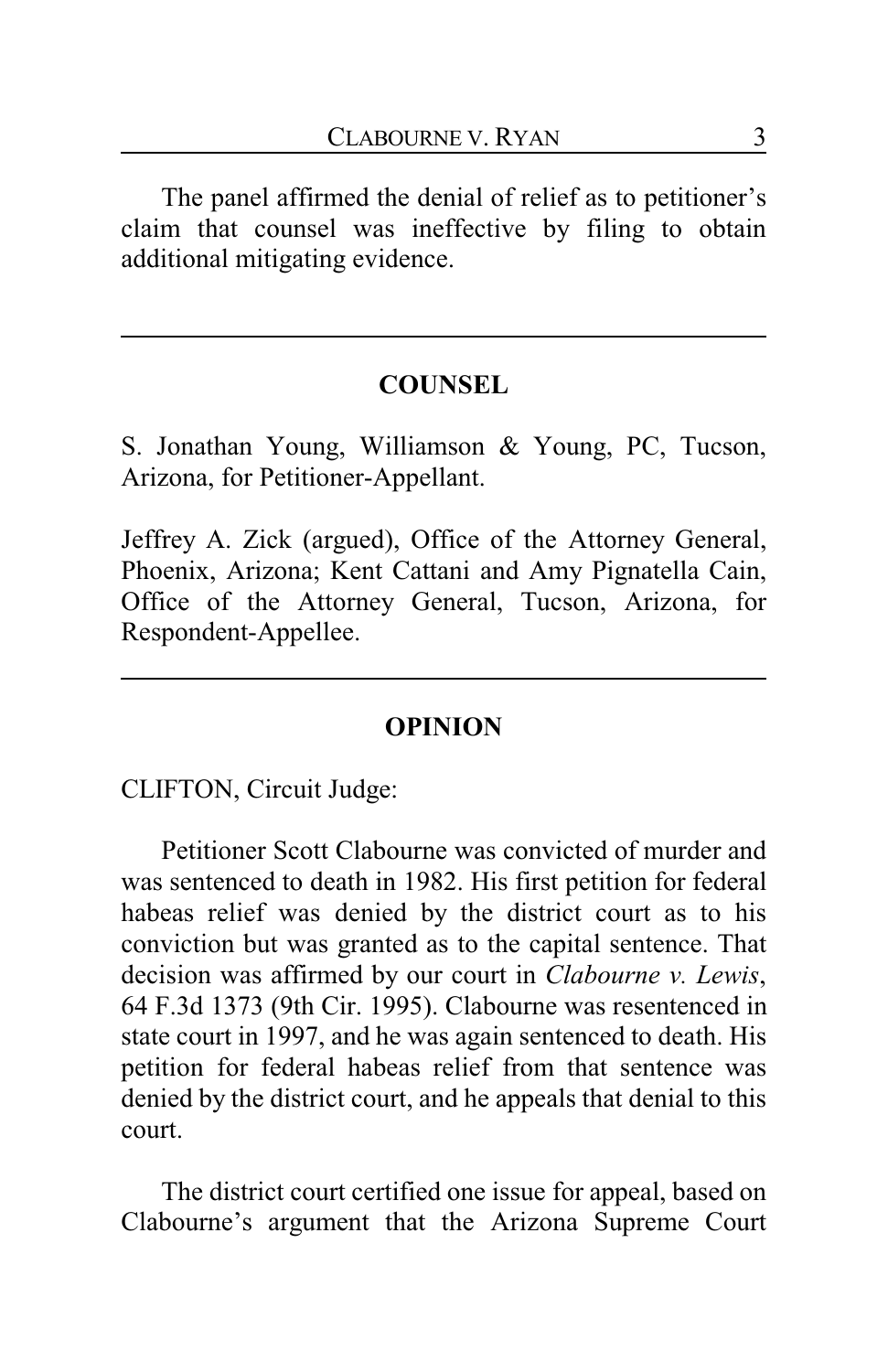refused to consider mitigation evidence contrary to *Eddings v. Oklahoma*, 455 U.S. 104 (1982), specifically evidence regarding his mental illness. We affirm the district court's denial of this claim because the Arizona Supreme Court did in fact consider, and gave weight to, Clabourne's mental condition.

Clabourne asks us to issue a certificate of appealability for other claims. After consideration, we decline to certify most of those claims, as they lack merit, even measured by the low standard for issuing a certificate of appealability under 28 U.S.C. § 2253.

We do issue a certificate of appealability as to two additional claims. Both allege ineffective assistance of counsel at the 1997 resentencing. The district court denied habeas relief as to those claims because they had been procedurally defaulted due to Clabourne's failure to present them properly to the state court. Subsequent to the district court's order, the Supreme Court in *Martinez v. Ryan*, 132 S.Ct. 1309 (2012), opened a narrow path to excuse procedural default in certain circumstances. In light of *Martinez*, we vacate the district court's denial of habeas relief as to one of Clabourne's ineffective assistance claims: the claim based on the failure of his counsel at resentencing to object to the court's consideration of a confession Clabourne had given to the police in 1982. We remand that claim to the district court for further proceedings. As to the other claim, however, regarding the alleged failure of resentencing counsel to submit additional psychological evidence, we affirm the denial of habeas relief.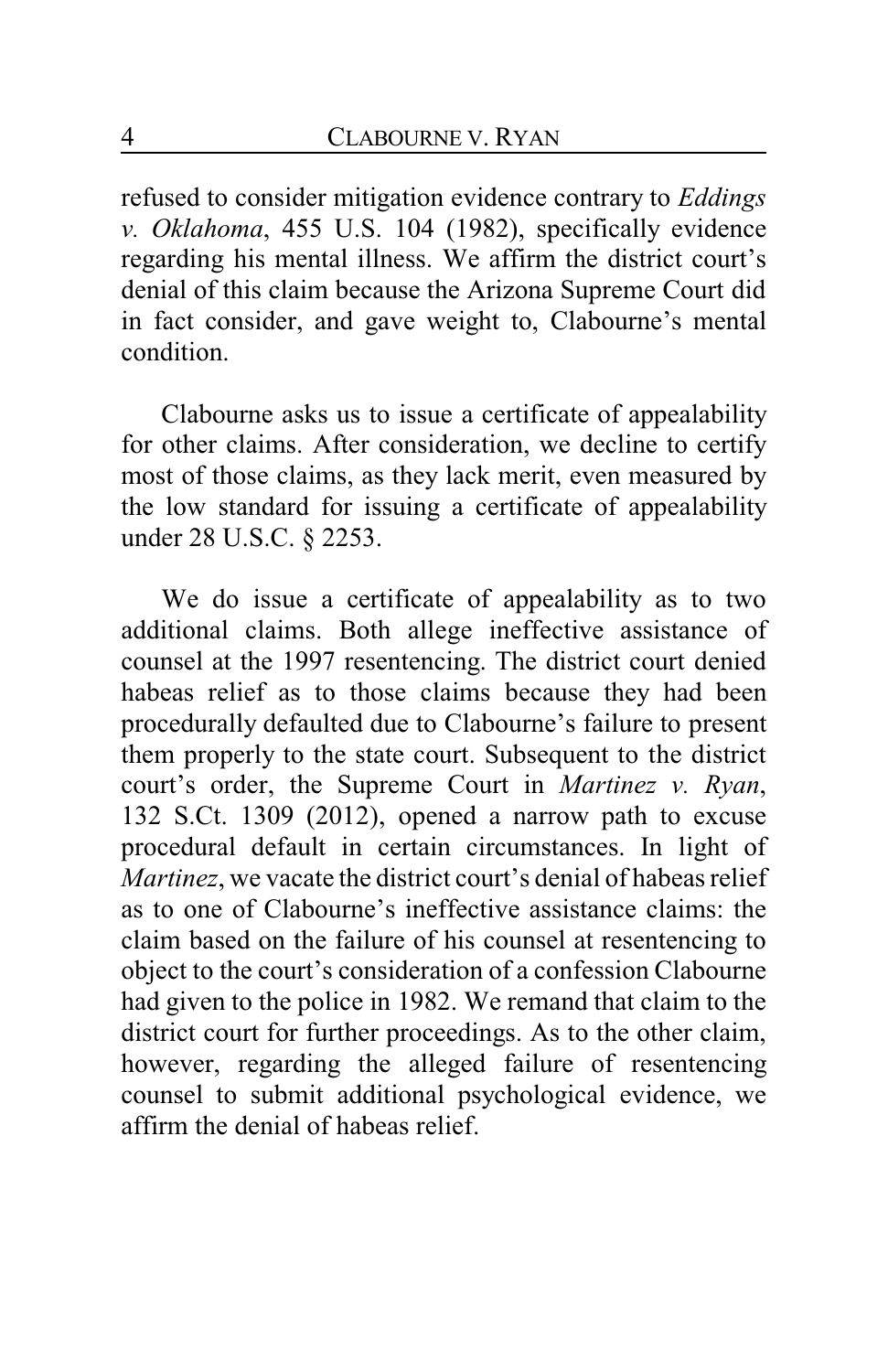In sum, we affirm the denial of habeas relief as to all but one claim. On that claim, we vacate the denial of habeas relief and remand for further proceedings.

### **I. Background**

We previously described the facts of this case in *Clabourne*, 64 F.3d at 1375–77, which led to Clabourne's resentencing. They have not changed. We will briefly summarize those facts and add the subsequent history that is pertinent to Clabourne's current claims.

The victim, a 22 year old student at the University of Arizona, was murdered in September 1980. That night, she left the Green Dolphin bar in Tucson with Clabourne, Larry Langston, and Edward Carrico. The next morning, her body was found naked and wrapped in a sheet, lying in a dry river bed. She had been severely beaten, raped, strangled, and stabbed in the chest.

Her killers remained unknown for almost a year. A tipster then reported to the Tucson police that her boyfriend, Scott Clabourne, had on several occasions admitted that he had been involved in a murder. When the tipster came forward, Clabourne was already in custody on unrelated burglary charges, for which he was represented by counsel and had filed a written invocation of his right to remain silent or have an attorney present for questioning.

Detectives interviewed Clabourne at the Pima County Jail. Clabourne gave a detailed confession. Clabourne, Langston, and Carrico convinced the victim to leave the bar with them and took her to Langston's friend's house. There, they forced her to remove all of her clothes and to serve them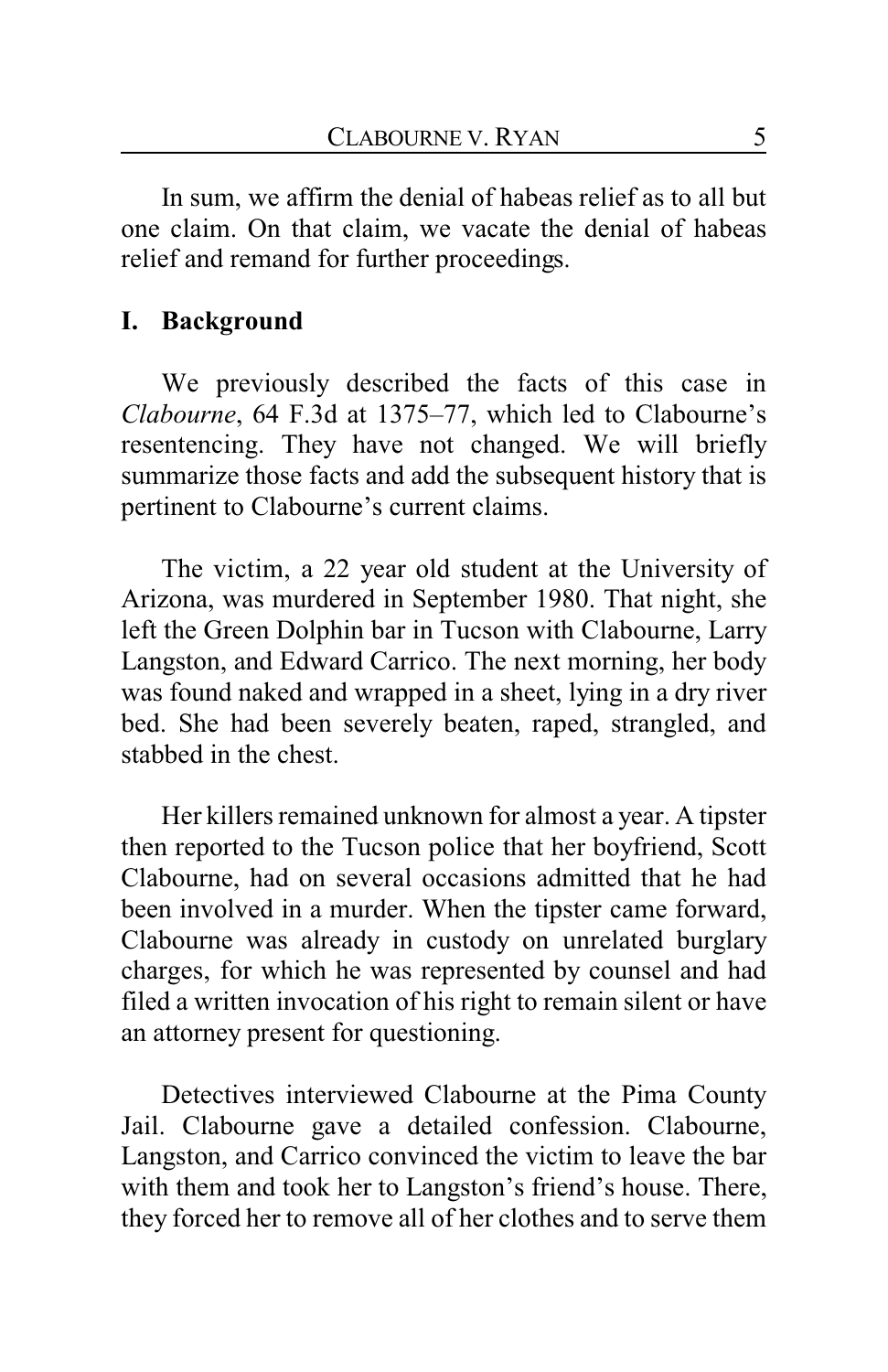drinks. Then they repeatedly raped her before Clabourne strangled her with a bandana and stabbed her.

Clabourne was charged with first degree murder, sexual assault, and kidnapping. The court found Clabourne competent to stand trial. He was tried alone and was the only one of the three offenders to go to trial: Langston pleaded guilty to first degree murder, and Carrico pleaded guilty to hindering the prosecution.

Clabourne's confession was an important part of the case against him, but it was not the only evidence. In addition to his taped confession to the detectives, Clabourne had also confessed his involvement in the rape and murder to several other people, and several witnesses testified to incriminating statements made by him. Clabourne confessed to a prison guard that he and a friend had sex with a girl and then killed her. Another prison guard overheard Clabourne say to a fellow inmate, "Yeah, I raped her. She didn't want it but I know she liked it." Prosecutors corroborated Clabourne's confession with additional evidence. A witness identified Clabourne as one of the men who left the Green Dolphin with the victim. Clabourne's girlfriend testified that he had told her about strangling a girl and that the bandana used to strangle the victim was similar to one that belonged to Clabourne.

Clabourne called only one witness in his defense, Dr. Sanford Berlin, a psychiatrist. Dr. Berlin had treated Clabourne at the University of Arizona Medical Center several years earlier. But Clabourne's trial counsel did not contact Dr. Berlin until the day of trial, so he had no opportunity to update his observations and little opportunity to prepare to testify. Not surprisingly, under those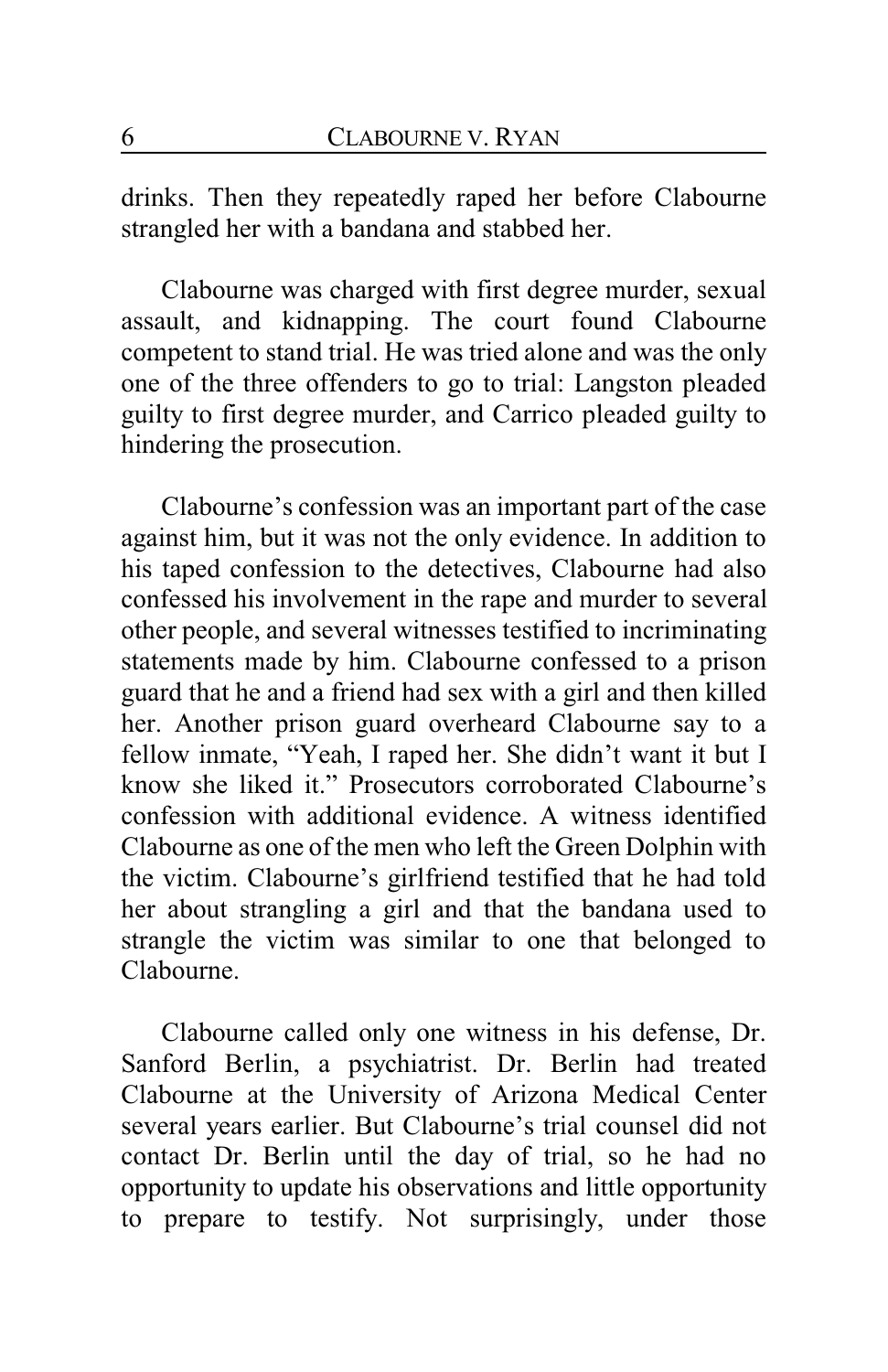circumstances, his testimonywas of little help to Clabourne's defense. On the subject of Clabourne's mental condition, the State called two psychiatrists, Dr. Gelardin and Dr. LaWall, who testified that Clabourne was legally sane at the time of the murder.

The jury returned a unanimous guilty verdict. Clabourne was sentenced to death, and his capital sentence was affirmed by the Arizona Supreme Court. He exhausted his state postconviction remedies on his conviction and his original sentence, but he failed to obtain relief.

Clabourne then sought federal habeas relief. In his September 1993 federal habeas proceeding, Clabourne presented evidence in support of his claim that he received ineffective assistance of counsel at his initial trial and sentencing.

Doctors LaWall, Gelardin, and Berlin all testified again at the federal evidentiaryhearing on Clabourne's first petition for a writ of habeas corpus. In contrast to the incomplete records the doctors received prior to trial, before the evidentiary hearing they received records of Clabourne's full medical history regarding his mental health issues. Their testimony changed considerably, to Clabourne's benefit.

Dr. Berlin testified that Clabourne suffered from some form of schizophrenia. Dr. Gelardin testified that, in light of Clabourne's entire mental health record, which had not been provided to him at the time of trial, Clabourne likely suffered from schizophrenia. He testified that Clabourne had a childlike way of responding to the world and had grandiose thought processes that made him prone to manipulation. Dr.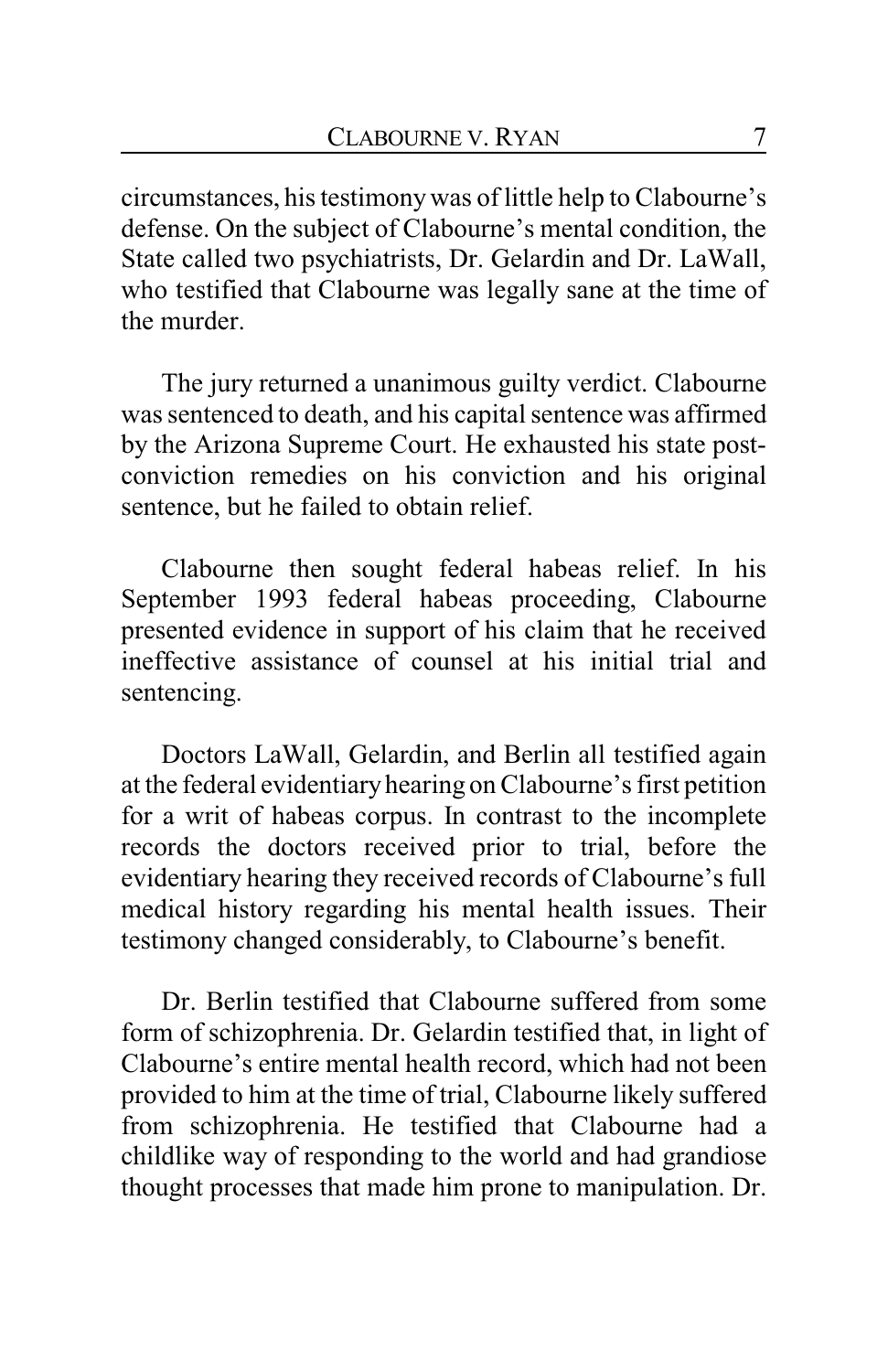LaWall similarly supplemented his testimony at trial with opinions favorable to Clabourne.

The district court granted Clabourne habeas relief on the grounds that Clabourne received ineffective assistance of counsel at sentencing. It held that trial counsel was ineffective because he failed to obtain medical records that supported Clabourne's claims that he suffered from mental illness and because he failed to properly prepare Dr. Berlin or any expert witness in support of mitigation. *Clabourne*, 64 F.3d at 1387 (affirming the district court's ruling that Clabourne's trial counsel's performance at sentencing "amounted in every respect to no representation at all") (internal quotations, citation, and alteration omitted). The district court granted Clabourne's petition for a writ of habeas corpus as to the capital sentence phase of Clabourne's trial, and this court affirmed. *Id.*

Clabourne was resentenced by the state court in 1997. A different judge from outside of Pima County presided over the proceedings. The same counsel who had successfully represented Clabourne in the federal habeas proceedings represented him at resentencing. Clabourne's attorney submitted to the resentencing court the entire record that was created in the 1993 federal habeas proceedings, including the evidence regarding Clabourne's mental condition. The resentencing court also considered the state trial, sentencing, and appellate records.

The resentencing court found that the State proved an aggravating circumstance under Ariz. Rev. Stat. § 13- 703(F)(6), *renumbered at* 13-751(F)(6), namely that Clabourne committed the offense in an especially heinous, cruel, or depraved manner. The offense was committed in a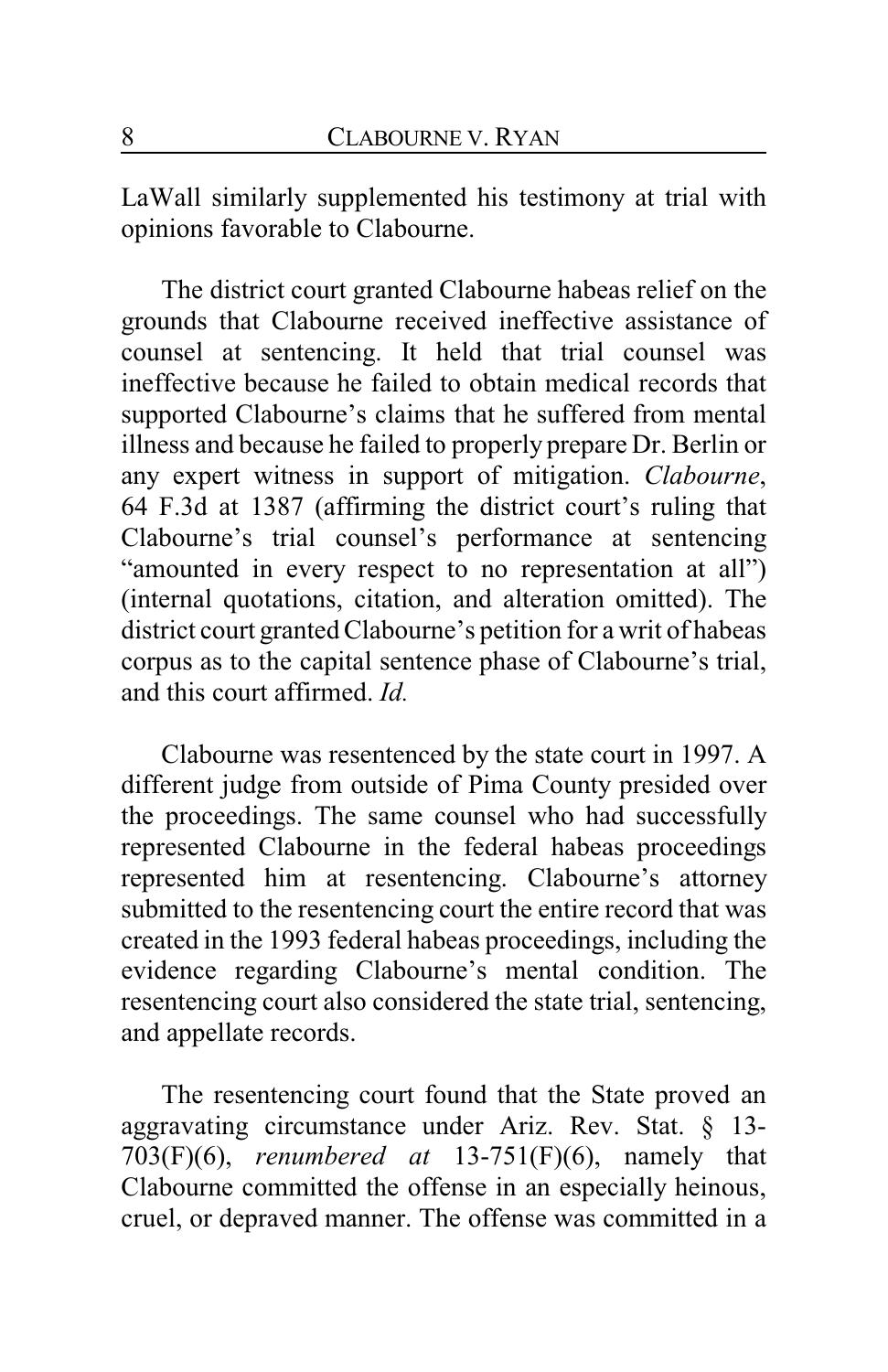cruel manner, the court held, because the victim consciously suffered beyond the norm experienced by other victims of first-degree murder. Although the cruelty finding was sufficient to establish the  $(F)(6)$  aggravating factor, the court also found that Clabourne committed the offense with an especiallyheinous or depraved state of mind because the facts established that Clabourne showed an indifference to the murder of the victim and a callous indifference to her life.

The resentencing court held that Clabourne failed to establish any statutory mitigating factors, but it found several nonstatutorymitigating factors. The resentencing court found to be mitigating that Clabourne "has a passive personality, is impulsive, and is easily manipulated by others." It held, however, that the mitigating evidence did not outweigh the aggravating circumstances of the crime and sentenced Clabourne to death. Clabourne appealed.

The Arizona Supreme Court conducted an independent review of Clabourne's capital sentence. *State v. Clabourne*, 983 P.2d 748, 753 (Ariz. 1999) (en banc) (hereafter "*Az Clabourne*"). It found that the murder was especially cruel because of the pain and distress visited upon the victim. *Id*. It gave Clabourne's mental illnesssome nonstatutorymitigating weight but ultimately held that the mitigating circumstances were insufficient to warrant leniency. *Id*. at 753–57. It affirmed Clabourne's death sentence. *Id.* at 759.

Following direct review of his resentencing, Clabourne was appointed new counsel for state post-conviction proceedings. Post-conviction counsel filed several petitions that did not comply with Arizona's procedural requirements for post-conviction proceedings. The Arizona trial court dismissed all claims with prejudice after giving Clabourne's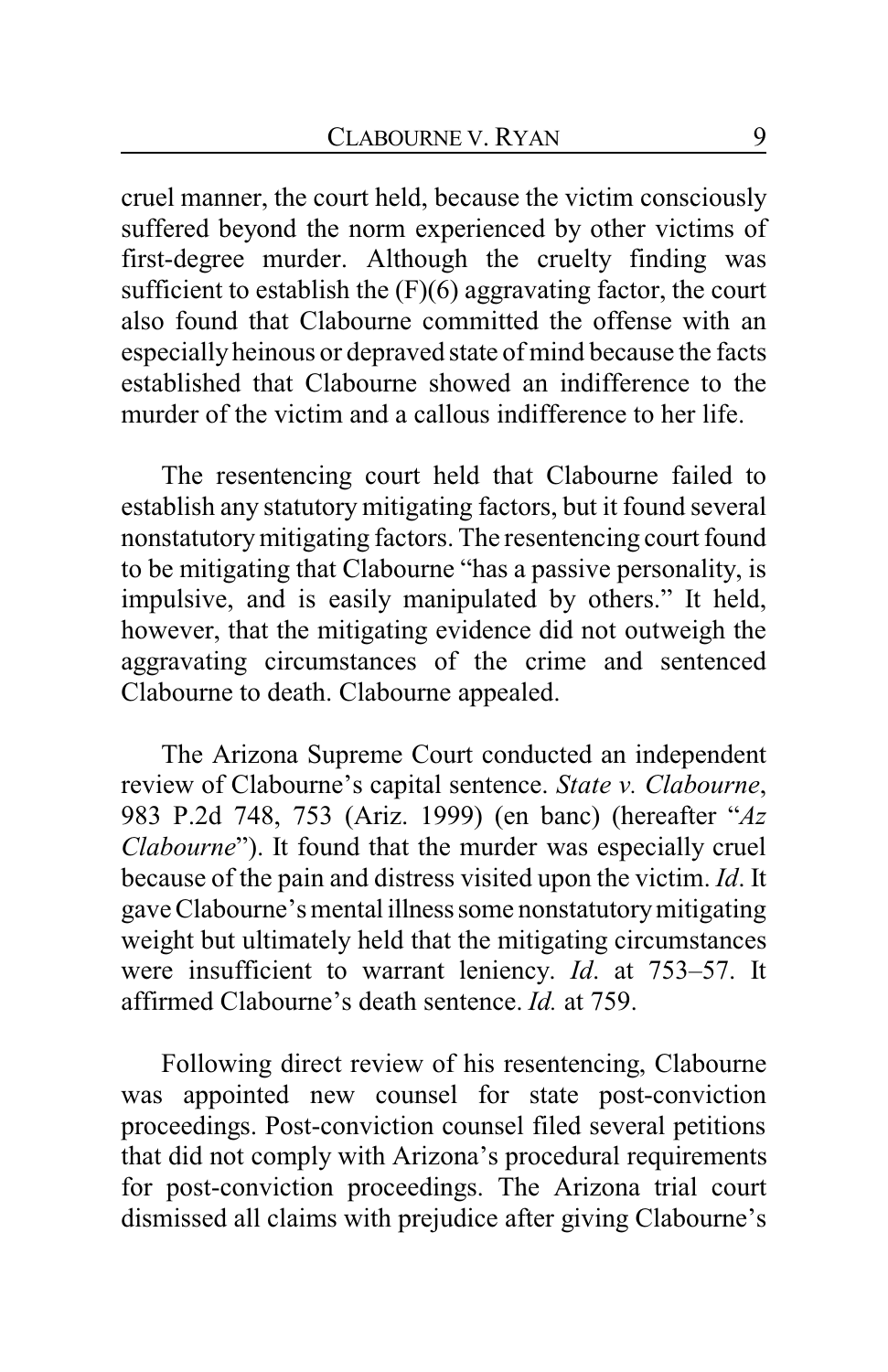newly appointed counsel several attempts to cure the deficiencies. Counsel had asserted many claims in the deficient petitions, but he raised only one issue on appeal from the final dismissal of the petition: the constitutionality of Clabourne's judge-imposed capital sentence in light of *Ring v. Arizona*, 536 U.S. 584 (2002) (holding that a jury must decide aggravating factors in capital sentencing). The Arizona Supreme Court denied discretionary review. *Az Clabourne, supra.*

Clabourne initiated the current federal habeas proceeding with a petition under 28 U.S.C. § 2254 filed in the district court, asserting eight claims for relief in his amended petition. He raised two claims of ineffective assistance by his resentencing counsel. Those claims were based on (1) the failure of counsel at resentencing to seek suppression of his 1982 confession; and (2) the failure of counsel to obtain and present an additional evaluation of Clabourne's mental health in support of mitigation. The district court concluded that the claims were procedurallydefaulted because they had not been presented to the state courts on appeal or during postconviction relief proceedings following the resentencing. The district court further held that Clabourne did not establish cause to excuse the procedural defaults. It also denied Clabourne's five other claims, but granted a certificate of appealability on one claim: that the Arizona courts unconstitutionally required proof of a causal nexus between Clabourne's mental health issues and the crime.

Clabourne appeals and requests a certificate of appealability on all claims he asserted in his petition. We grant a certificate of appealability, required under 28 U.S.C. § 2253, on Clabourne's two ineffective assistance of counsel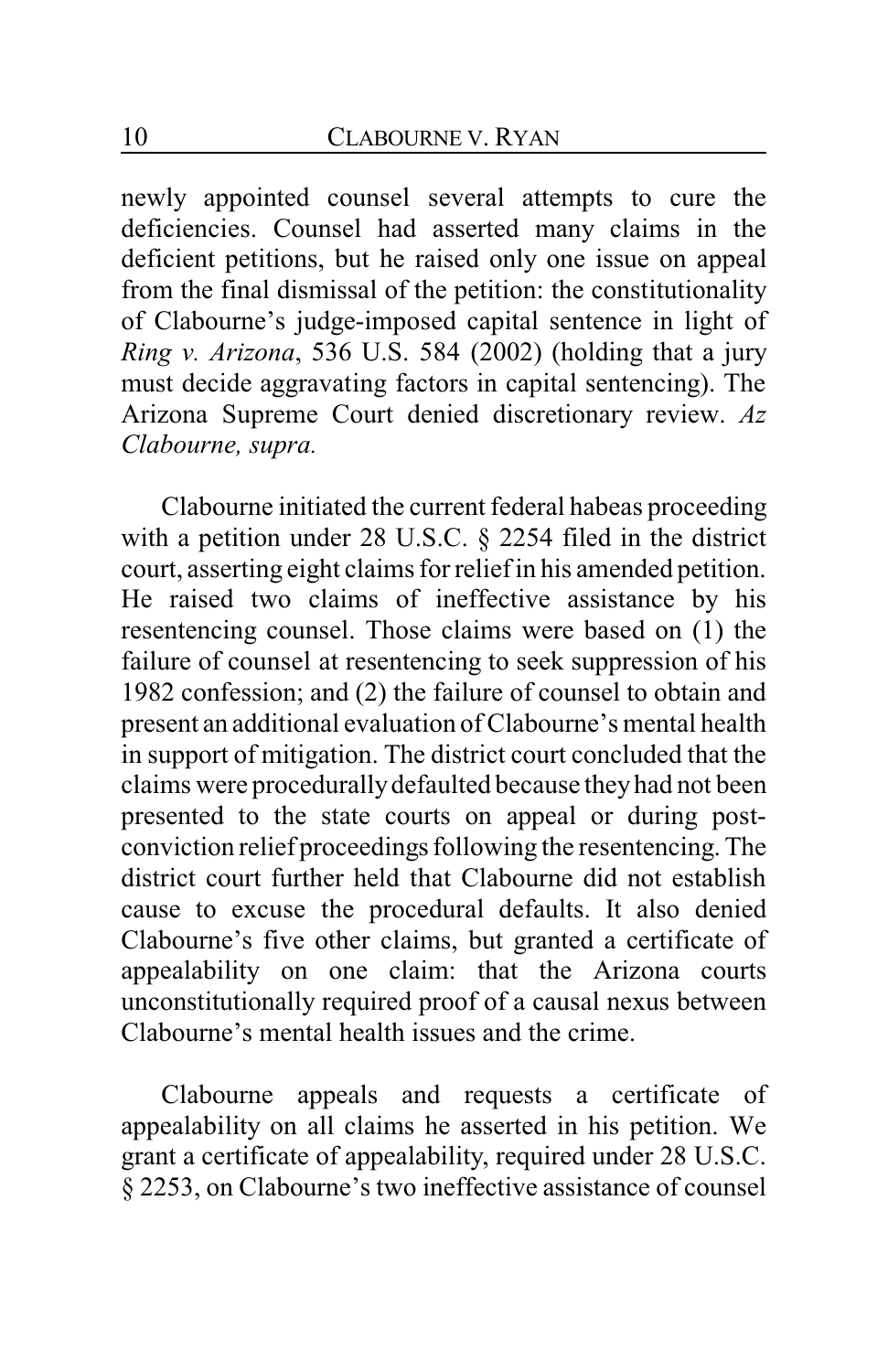claims. We deny a certificate of appealability as to the other claims. *See infra* at 20 n.2.

#### **II. Discussion**

We review de novo the district court's decision to deny Clabourne's habeas petition. *Dyer v. Hornbeck*, 706 F.3d 1134, 1137 (9th Cir. 2013). Because the petition was filed after April 24, 1996, the effective date of the Anti-Terrorism and Death Penalty Act of 1996 (AEDPA), its provisions apply. *Jackson v. Nevada*, 688 F.3d 1091, 1095–96 (9th Cir. 2012).

Under AEDPA, a habeas petition cannot be granted unless the state court decision was (1) "contrary to, or involved an unreasonable application of, clearly established Federal law, as determined by the Supreme Court of the United States;" or (2) "based on an unreasonable determination of the facts in light of the evidence presented in the State court proceeding." 28 U.S.C. § 2254(d)(1)–(2). AEDPA's "clearly established law" requirement limits the area of law on which a habeas court may rely to those constitutional principles enunciated in Supreme Court decisions. *See Williams v. Taylor*, 529 U.S. 362, 381–82 (2000). Only Supreme Court precedents are binding on state courts under AEDPA, but our precedents may be pertinent to the extent that they illuminate the meaning and application of SupremeCourt precedents.*Moses v. Payne*, 555 F.3d 742, 759 (9th Cir. 2008); *see also Parker v. Matthews*, 132 S.Ct. 2148, 2155–56 (2012) (reversing the Sixth Circuit for relying on circuit precedent as illustrating "clearly established federal law," where the circuit precedent bore "scant resemblance" to the Supreme Court precedent it was said to illustrate). When applying these standards, we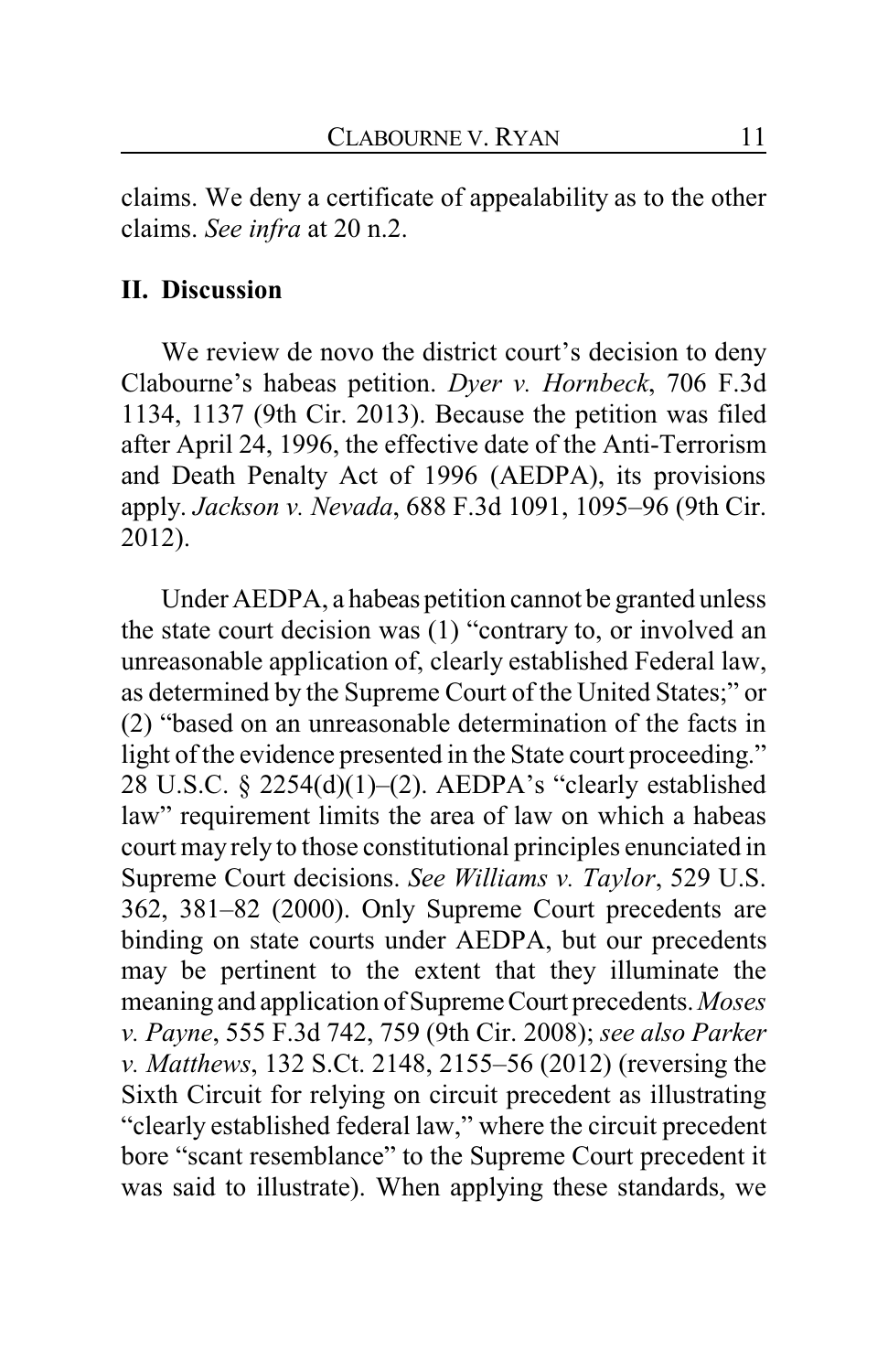review the "last reasoned decision" by a state court. *Dyer*, 706 F.3d at 1137.

### *A. The Arizona Supreme Court's consideration of Clabourne's mental illness.*

We first consider the issue certified by the district court: did the Arizona Supreme Court rule contrary to or unreasonably apply *Eddings v. Oklahoma*, 455 U.S. 104 (1982), by refusing to consider Clabourne's mental illness because there was not a causal nexus between his mental condition and his crimes? Our answer is that it did not. The Arizona Supreme Court considered and gave mitigating weight to Clabourne's mental health problems, so its decision was not contrary to federal law. We affirm the district court's decision to deny Clabourne's *Eddings* claim.

Under the Eighth and Fourteenth Amendments, a sentencing court cannot "refuse to consider, *as a matter of law*, any relevant mitigating evidence." *Id.* at 114 (emphasis in original). *Eddings* is grounded in the principle that punishment should be based on an individual assessment of the personal culpability of the criminal defendant. *Penry v. Lynaugh*, 492 U.S. 302, 319 (1989), *abrogated on other grounds by Atkins v. Virginia*, 492 U.S. 304 (2002). The sentencer must be able to give effect to the proffered mitigating evidence. *Id.* A court cannot disregard mitigating evidence because the defendant failed to connect the evidence to the crime. *Styers v. Schriro*, 547 F.3d 1026, 1035 (9th Cir. 2008) (holding that the Arizona Supreme Court unconstitutionally disregarded mitigating evidence of the defendant's post-traumatic stress disorder by requiring the defendant to show that his disorder was causally related to his crime).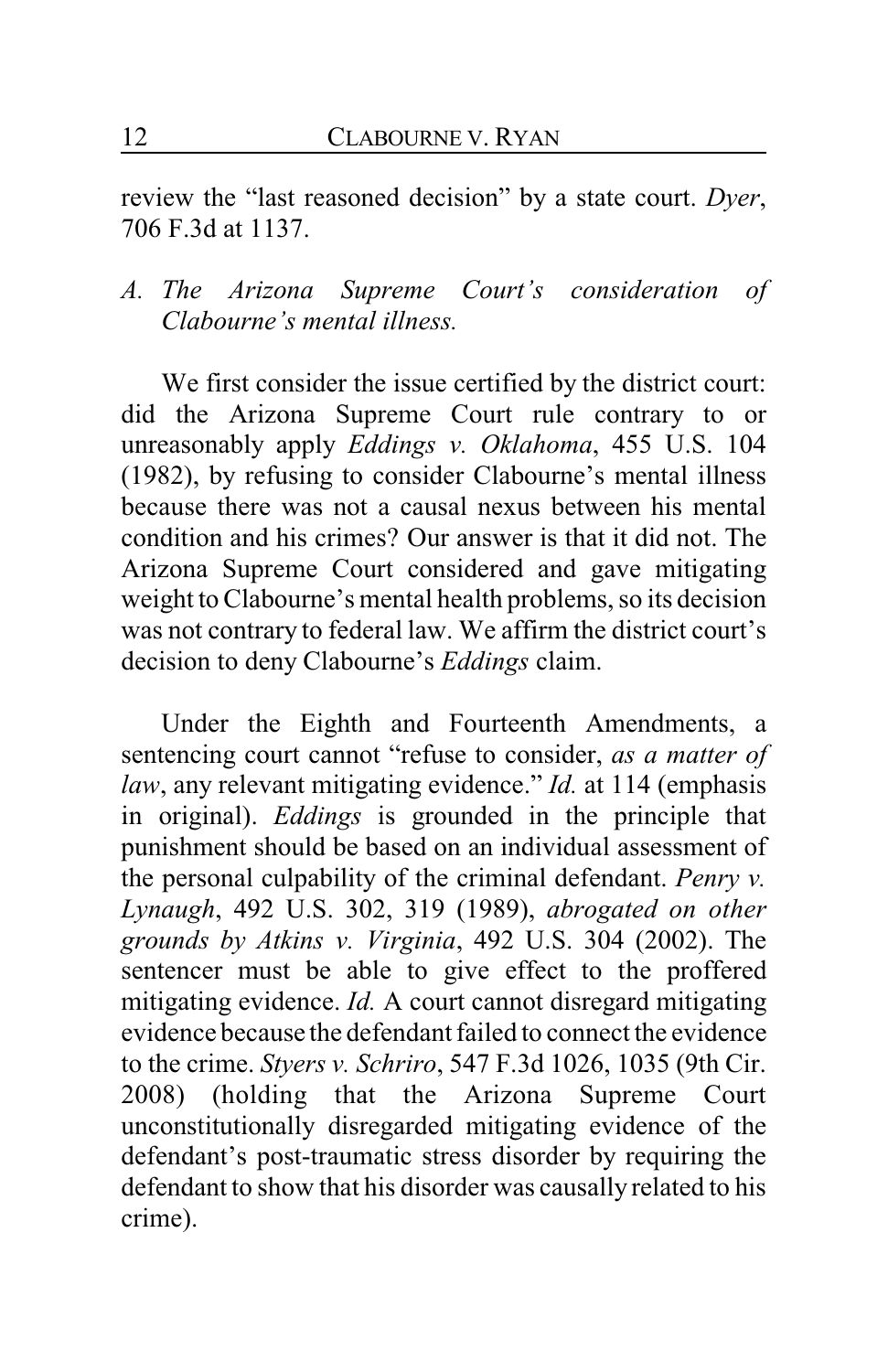When the record reflects that the court considered and weighed the value of the proffered mitigating evidence, even when the court does not specifically cite the mitigating evidence, there is no violation of the principle described in *Eddings*. *Schad v. Ryan*, 671 F.3d 708, 724 (9th Cir. 2011) (holding that the Arizona Supreme Court did not violate *Eddings* when it gave little weight to mitigating evidence because, "[a]bsent a clear indication in the record that the state court applied the wrong standard, we cannot assume the courts violated *Eddings*'s constitutional mandates") (citing *Bell v. Cone*, 543 U.S. 447, 455 (2005)).

Arizona law separates mitigating evidence into two categories, statutoryand nonstatutory. There are five statutory mitigating factors under Arizona's capital sentencing statute: mental capacity, duress, minor participation, reasonable foreseeability, and age. Ariz. Rev. Stat.  $\S 13-703(G)(1)-(5).<sup>1</sup>$ Arizona law also requires the sentencing court to separately consider nonstatutorymitigators, "including any aspect of the defendant's character or any circumstance of the offense relevant to determining whether a capital sentence is too severe." *State v. White*, 982 P.2d 819, 824 (Ariz. 1999) (en banc) (citing, among other sources, Ariz. Rev. Stat. § 13- 703(G)).

**<sup>1</sup>** The statute was renumbered in 2009, and is now codified without amendment at A.R.S. § 13-751. Because the Arizona courts and both parties refer to the old numbering, we do the same. Subsection  $(G)(1)$ , at issue here, provides: "The trier of fact shall consider as mitigating circumstances any factors proffered by the defendant or the state that are relevant in determining whether to impose a sentence less than death, including [whether] . . . [t]he defendant's capacity to appreciate the wrongfulness of his conduct or to conform his conduct to the requirements of law was significantly impaired, but not so impaired as to constitute a defense to prosecution."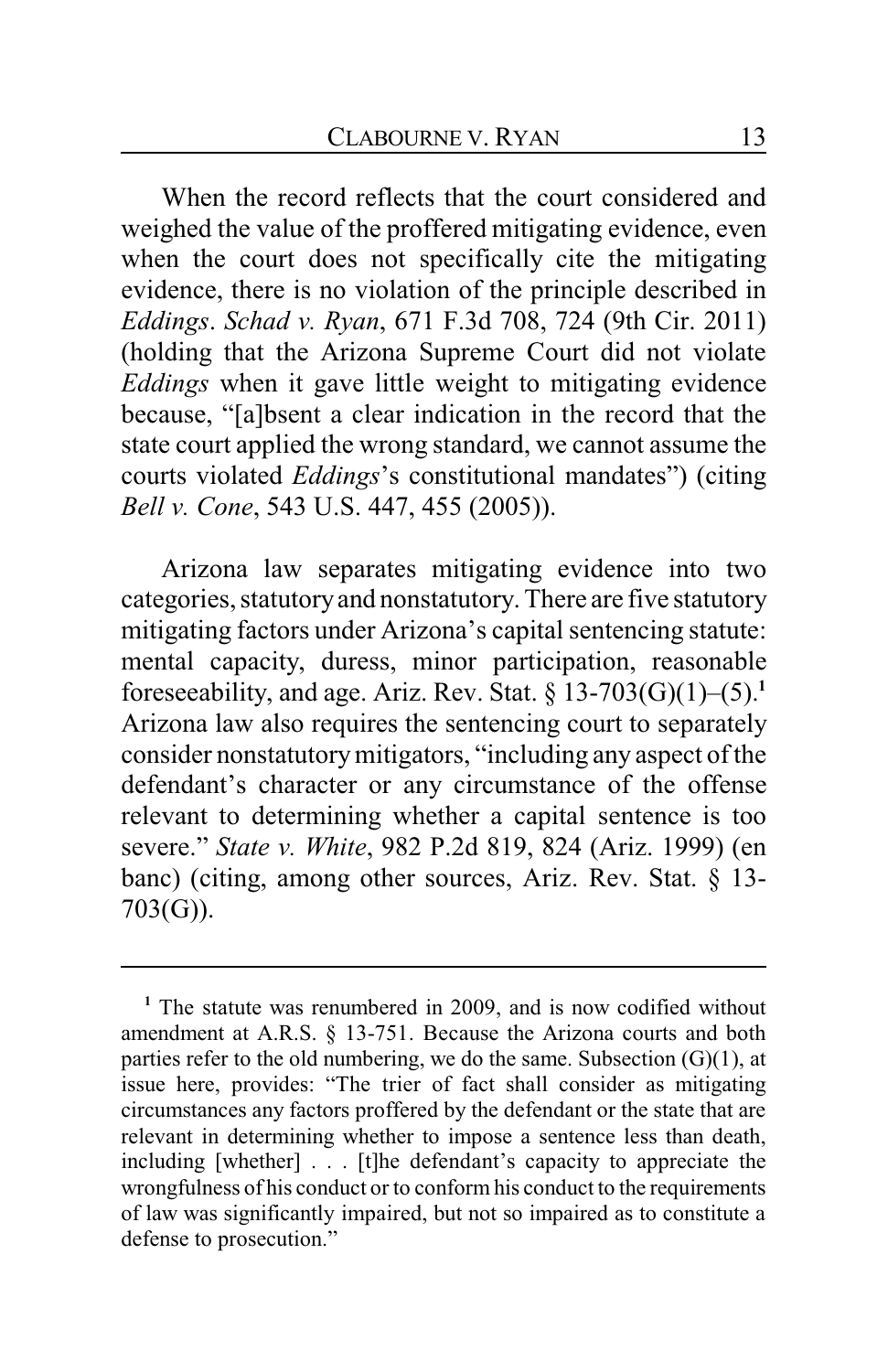The Arizona Supreme Court considered Clabourne's mental health first within the framework of Arizona's statutory mitigation requirements. The court reviewed the proffered expert testimony and Clabourne's mental health records to determine whether the evidence demonstrated that he had an impaired mental capacity under the terms of subsection  $(G)(1)$ . Two of the experts had testified that Clabourne suffered from mental illness, probably schizophrenia, during the time when themurder occurred, and the third testified that Clabourne had a personality disorder. *Az Clabourne*, 983 P.2d at 754. But there was no evidence of a causal relationship between Clabourne's mental condition and the murder. *Id.* The court noted that in every prior case in which a defendant was held to have demonstrated impaired capacity justifying leniency under A.R.S. § 13-703(G)(1), the mental illness was not only a substantial mitigating factor, it was a major contributing cause sufficiently substantial to outweigh the aggravating factors present. *Id.* (citing *State v. Jimenez*, 799 P.2d 785, 800 (Ariz. 1990)). The court therefore held that "the status of being mentally ill alone is insufficient to support a (G)(1) finding." *Id.*

But that did not end the Arizona Supreme Court's consideration of Clabourne's mental health problems. It again addressed Clabourne's mental illness within its review of nonstatutory mitigation factors. Under Arizona law, "[w]hen a defendant's mental capacity is insufficient to support a (G)(1) finding, the court must consider whether it is a nonstatutory mitigating circumstance." *Az Clabourne*, 983 P.2d at 756. The Arizona Supreme Court held that the resentencing court had considered Clabourne's mental health evidence in its nonstatutory mitigation finding. *Id.* And, conducting its independent review of the evidence, the Arizona Supreme Court stated that Clabourne's passive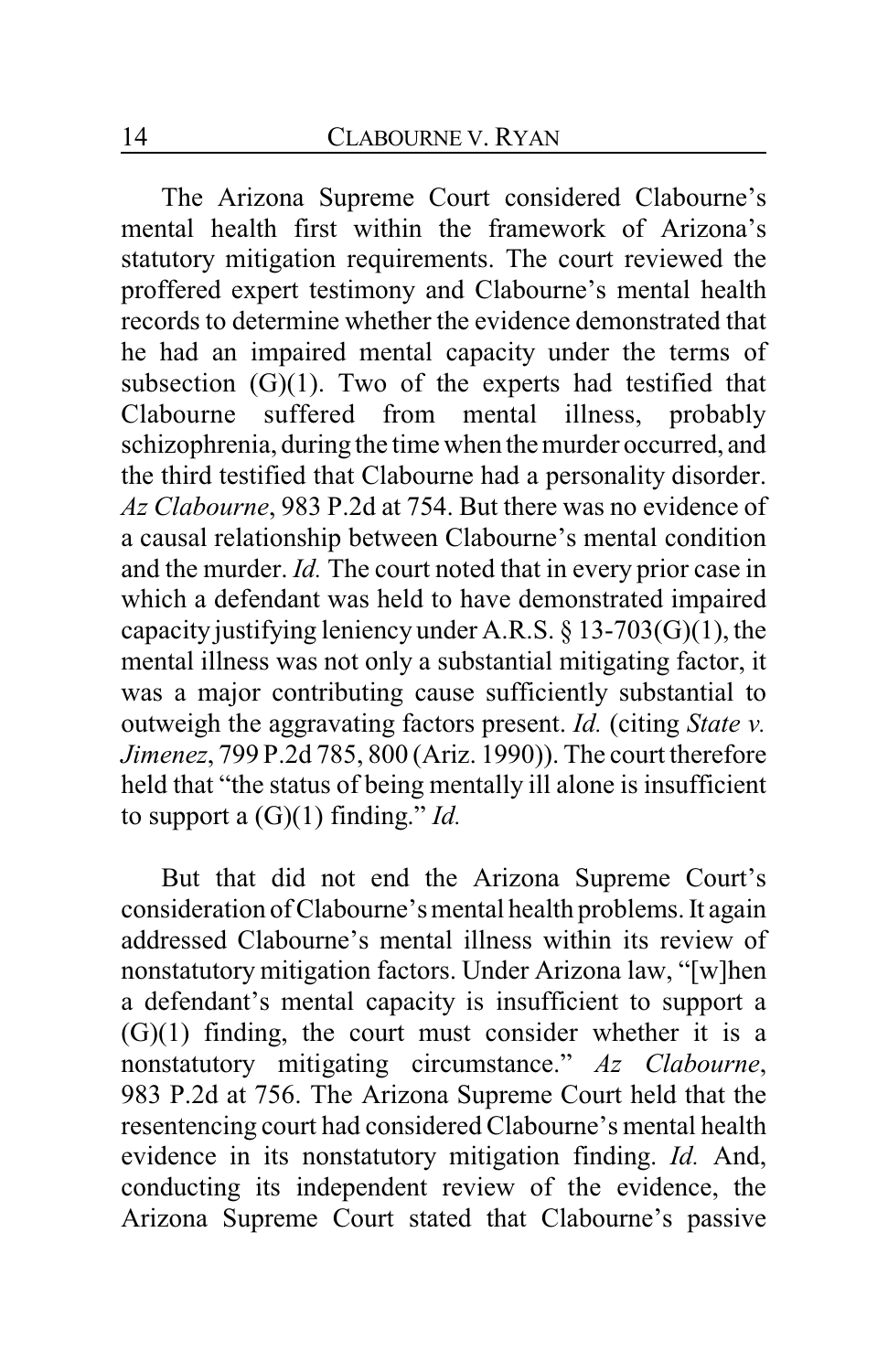personality and vulnerability to manipulation were "rooted to some degree in his mental health problems." *Id.* The court held, "As such, we afford some nonstatutory mitigating weight to Clabourne's mental and personality deficiencies." *Id.* By its own words, the Arizona Supreme Court considered and gave mitigating weight to Clabourne's mental condition.

Clabourne argues nonetheless that the Arizona Supreme Court failed to consider his proffered mental health evidence as mitigation. He contends that Arizona law at the time of his resentencing generally required a causal nexus before giving mitigating weight to a defendant's mitigation evidence. He also asks us to look to decisions of this court that granted habeas relief based on Arizona's application of a causal nexus test, such as *Styers v. Schriro*, 547 F.3d 1026, 1035 (9th Cir. 2008). And, he asserts that subsequent decisions of the Arizona Supreme Court suggest that the court applied a causal nexus requirement because they cite to the *Az Clabourne* decision for support on that issue. *See, e.g.*, *State v. Carlson*, 48 P.3d 1180, 1196 (Ariz. 2002) (en banc); *State v. Phillips*, 46 P.3d 1048, 1060 (Ariz. 2002); *State v. Cañez*, 42 P.3d 564, 595 (Ariz. 2002) (en banc).

We rejected similar arguments in *Schad v. Ryan*, 671 F.3d 708, 722–24 (9th Cir. 2011). In that case, the petitioner argued that Arizona law precluded the Arizona Supreme Court from considering evidence of his troubled background if that evidence did not share a causal nexus with the crime. *Id.* at 723. Rather than look to Arizona law generally, we looked to the Arizona Supreme Court's decision in Schad's case. *Id.* at 724. The Arizona Supreme Court stated that Schad's evidence of a difficult childhood "was not 'a persuasive mitigating circumstance in this case.'" *Id.* (quoting the sentencing court). We noted that this statement reflected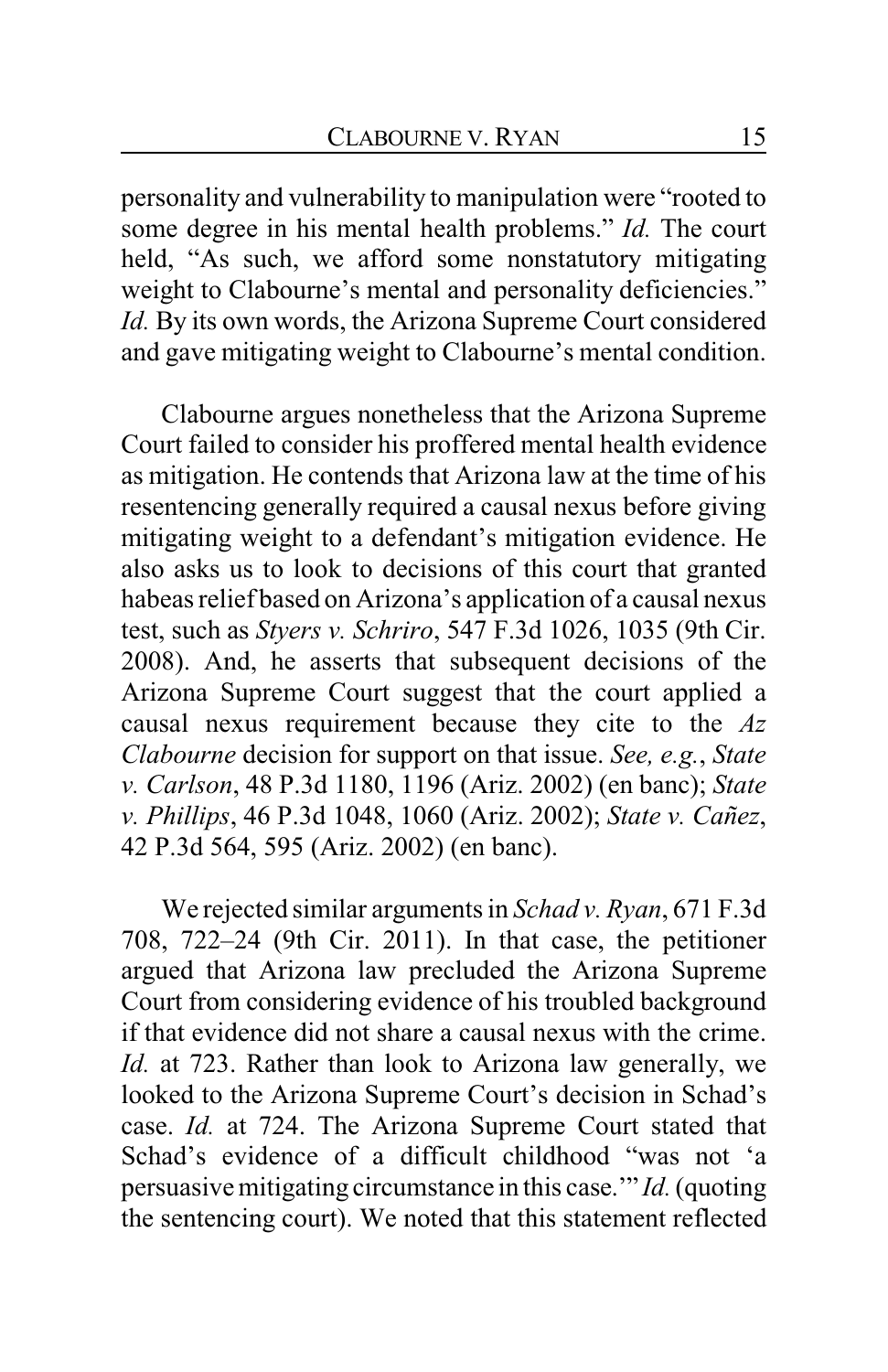the court's consideration of the mitigating evidence and that there was no part of the record that reflected the court's application of a nexus test to Schad's childhood. *Id.* We held that a federal court sitting in review of a state court decision could not assume that a state court violated *Eddings* without a clear indication from the record that the state applied an unconstitutional rule. *Id.*

We cannot make that assumption here, either. Relief must be justified by the decision adjudicating Clabourne's claim. 28 U.S.C. § 2254(d) (precluding a court from granting a writ of habeas corpus unless "the adjudication of the claim . . . resulted in a decision that was contrary to, or involved an unreasonable application of, clearly established Federal law"); *see Towery v. Ryan*, 673 F.3d 933, 946 (9th Cir. 2012) ("Our review must be of the record in *Towery* itself, rather than the state supreme court's subsequent interpretations of *Towery*."). A federal court reviewing a state court decision on a petition for a writ of habeas corpus sits in review of the last decision that resulted in the prisoner's incarceration, not subsequent interpretations justifying results in other cases. *Towery*, 673 F.3d at 946. The Arizona Supreme Court's decision here gave "some nonstatutory mitigating weight to Clabourne's mental and personality deficiencies." *Az Clabourne*, 983 P.2d at 756. We cannot construe the court to have violated *Eddings* by giving Clabourne's mental health issues "no weight by excluding such evidence from their consideration." *Eddings*, 455 U.S. at 115 (1982). The Arizona Supreme Court's decision under review was not contrary to federal law, because it considered Clabourne's mental health condition as mitigating evidence. *Eddings* requires no more.

Clabourne's remaining arguments focus on statements made in his case, rather than others, but they do not warrant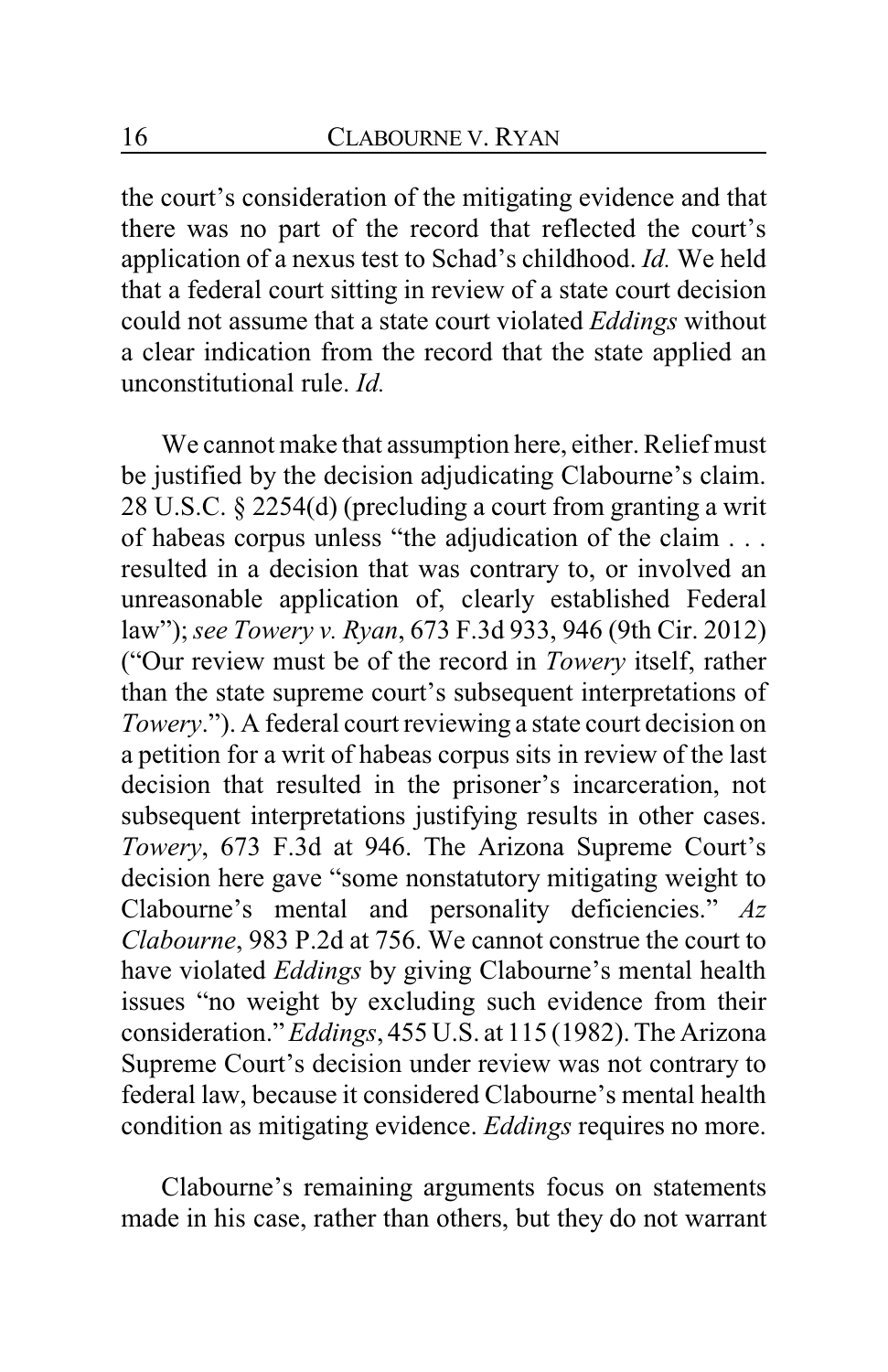relief, either. He argues that the Arizona Supreme Court failed to consider the evidence of Clabourne's schizophrenia because it never mentioned schizophrenia in its discussion of nonstatutory mitigation. He also contends that the prosecutor's arguments at resentencing indicate that the court relied on a causal nexus test. Neither argument has merit.

A state is "free to determine the manner in which a [sentencer] may consider mitigating evidence" so long as those who impose the sentence have the discretion to consider the mitigating evidence. *Kansas v. Marsh*, 548 U.S. 163, 171 (2006) (citing *Walton v. Arizona*, 497 U.S. 639, 652 (1990), *overruled on other grounds by Ring v. Arizona*, 536 U.S. 584 (2002)). Here, the Arizona Supreme Court first summarized the testimony of the three expert witnesses who testified in support of Clabourne's mental illness. It stated, "The record shows Drs. Gelardin and Berlin believed that Clabourne suffered from mental illness, probably schizophrenia, during the time period when the murder occurred." *Az Clabourne*, 983 P.2d at 754. After the court concluded that Clabourne's mental illness did not meet the requirements for statutory mitigation, it examined that evidence through the lens of nonstatutory mitigation. It did not repeat the summary of the evidence. For nonstatutory mitigation, the court held that Clabourne's mental illness was entitled to some mitigating weight. *Id.* at 756.

Clabourne asks us to conclude that the Arizona Supreme Court's failure to mention "schizophrenia" in its discussion of nonstatutory mitigation rendered its decision constitutionally deficient. Clabourne's argument surmises that the court considered schizophrenia in its discussion of Clabourne's "mental illness" for purposes of statutory mitigation, *Az Clabourne*, 983 P.2d at 754, but disregarded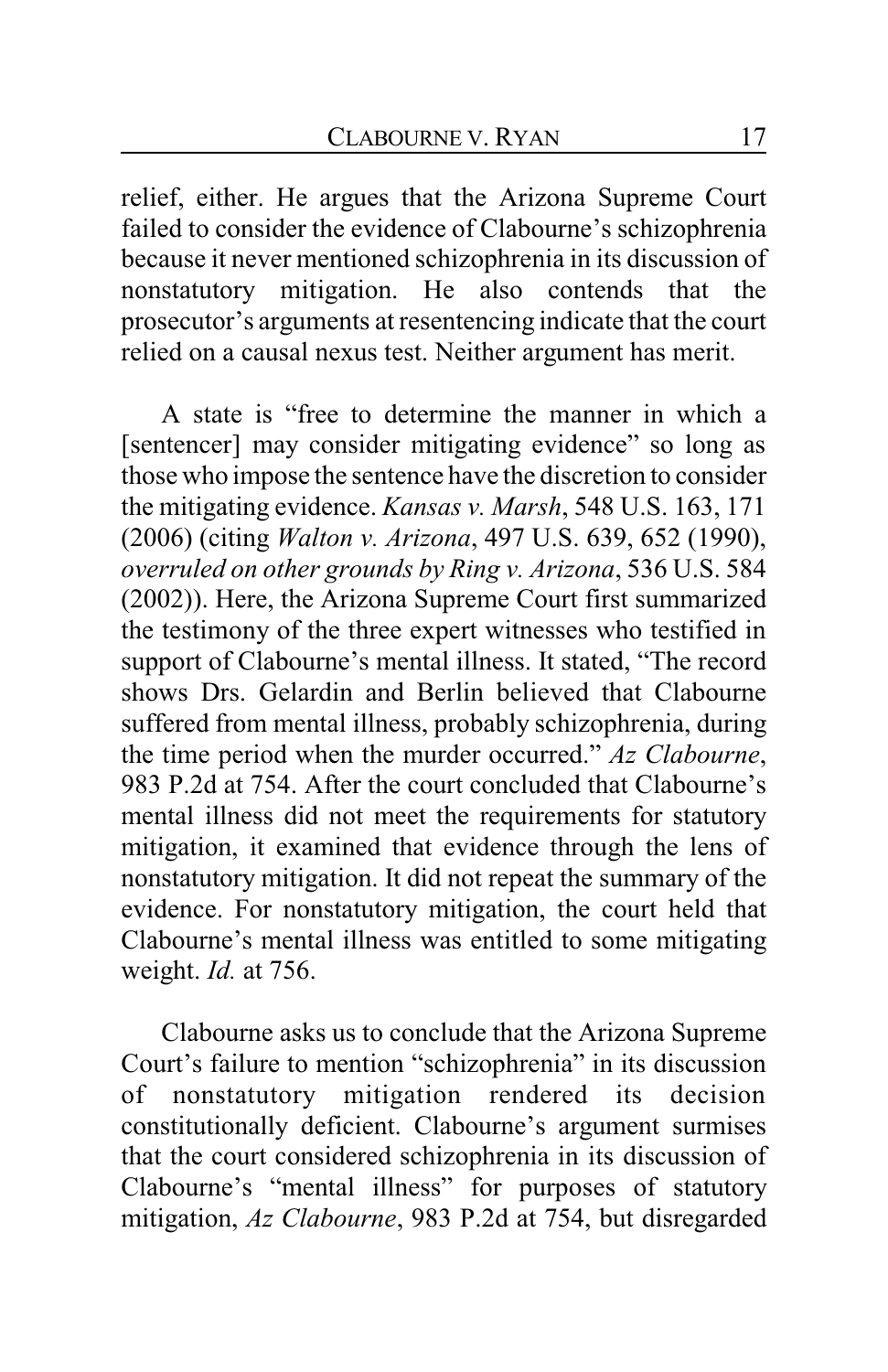schizophrenia when it later discussed Clabourne's "mental and personality deficiencies" in its analysis of nonstatutory mitigation, because it did not use the word "schizophrenia," *id.* at 756. We cannot draw that inference. It is illogical to conclude that the Arizona Supreme Court considered that diagnosis and explicitly referenced it in one portion of its opinion but forgot it when considering nonstatutory mitigation, discussed just a few pages later in the opinion. The court considered Clabourne's schizophrenia, so it did not rule contrary to federal law.

Clabourne also points to the prosecutor's references to a causal nexus test at the resentencing hearing. This argument lends no support to Clabourne's claim. We only review whether the last reasoned state court decision was contrary to federal law. 28 U.S.C. § 2254(d). Prosecutors' arguments provide no basis for relief, in this context, when the decision does not rely on them. Because the Arizona Supreme Court's adjudication considered Clabourne's mental health record, it complied with federal law. We thus affirm the district court's denial of habeas relief on this ground, the only ground covered by the certificate of appealability issued by the district court.

*B. Ineffective assistance of resentencing counsel and* Martinez v. Ryan.

Clabourne asserts two ineffective assistance of counsel claims arising from his resentencing. As noted above, we grant a certificate of appealability as to those issues. One argument is that his resentencing counsel was ineffective in failing to suppress the confession that police obtained after Clabourne invoked his right to counsel. We refer to this as the confession-based ineffectiveness claim. The other argument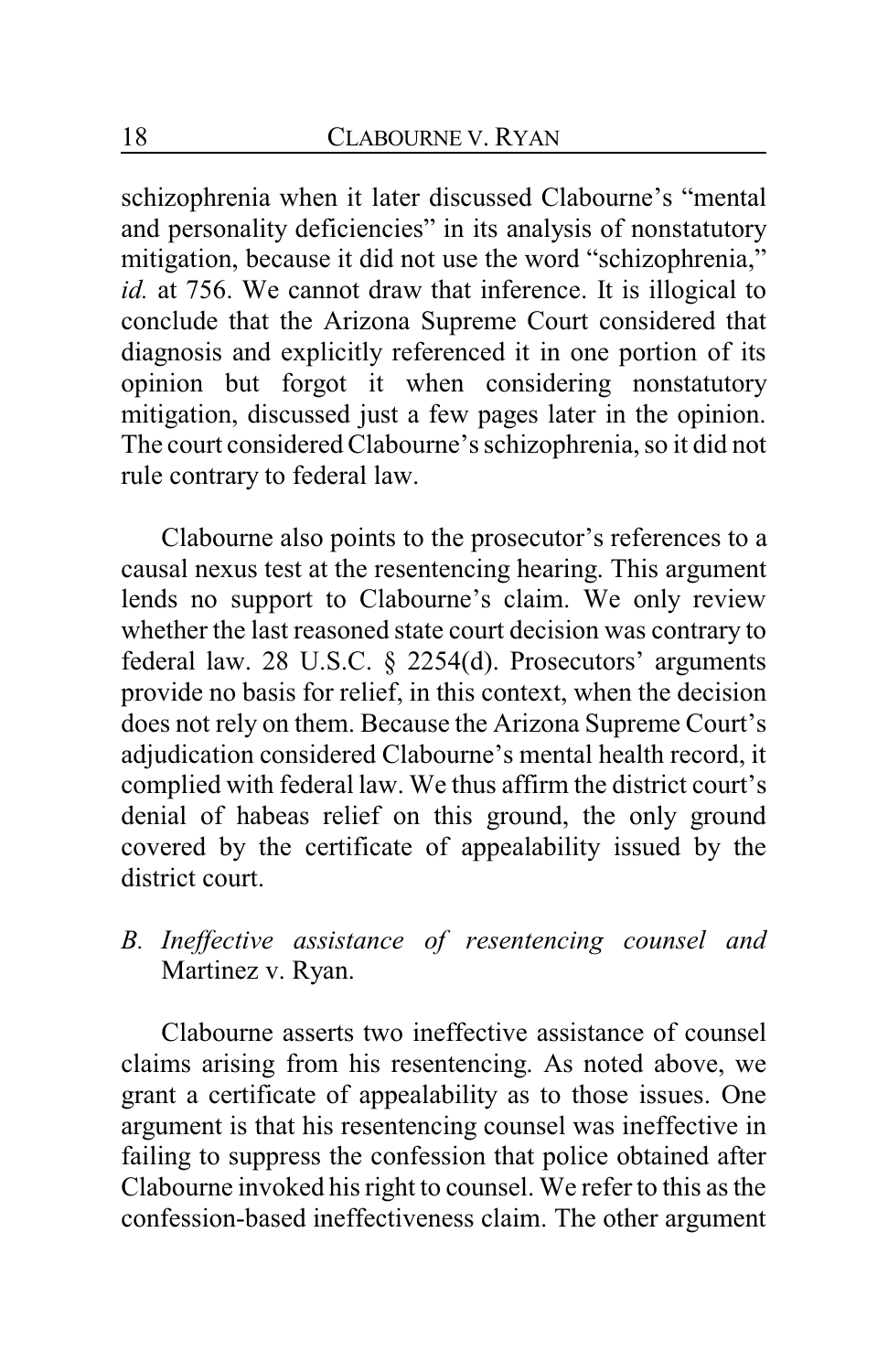is that his resentencing counsel was ineffective in failing to obtain additional psychological examinations to support mitigation. We call this the mitigation-based ineffectiveness claim.

Clabourne concedes that these claims were not exhausted in state court. The confession-based ineffectiveness claimwas never raised in state court, and the mitigation-based ineffectiveness claim was abandoned on appeal in state postconviction proceedings. The district court held that they were procedurally defaulted and that Clabourne failed to establish cause to excuse the default. *See Coleman v. Thompson*, 501 U.S. 722, 750 (1991) (holding that a prisoner may obtain federal review of a procedurally defaulted claim by showing cause and prejudice).

The district court, however, did not have the benefit of the Supreme Court's later decision in *Martinez v. Ryan*, 132 S.Ct. 1309 (2012). We must consider (1) whether *Martinez* opens the door to consideration of Clabourne's procedurally defaulted claims; and (2) if so, whether Clabourne's procedural default can be excused in light of *Martinez*.

### 1. *Martinez v. Ryan*

Federal review is generally not available for a state prisoner's claims when those claims have been denied pursuant to an independent and adequate state procedural rule. *Coleman*, 501 U.S. at 750. In such situations, "federal habeas review of the claims is barred unless the prisoner can demonstrate cause for the default and actual prejudice as a result of the alleged violation of federal law." *Id*. Thus, habeas petitioners can overcome procedural default under this exception only if they are able to make two showings: (1)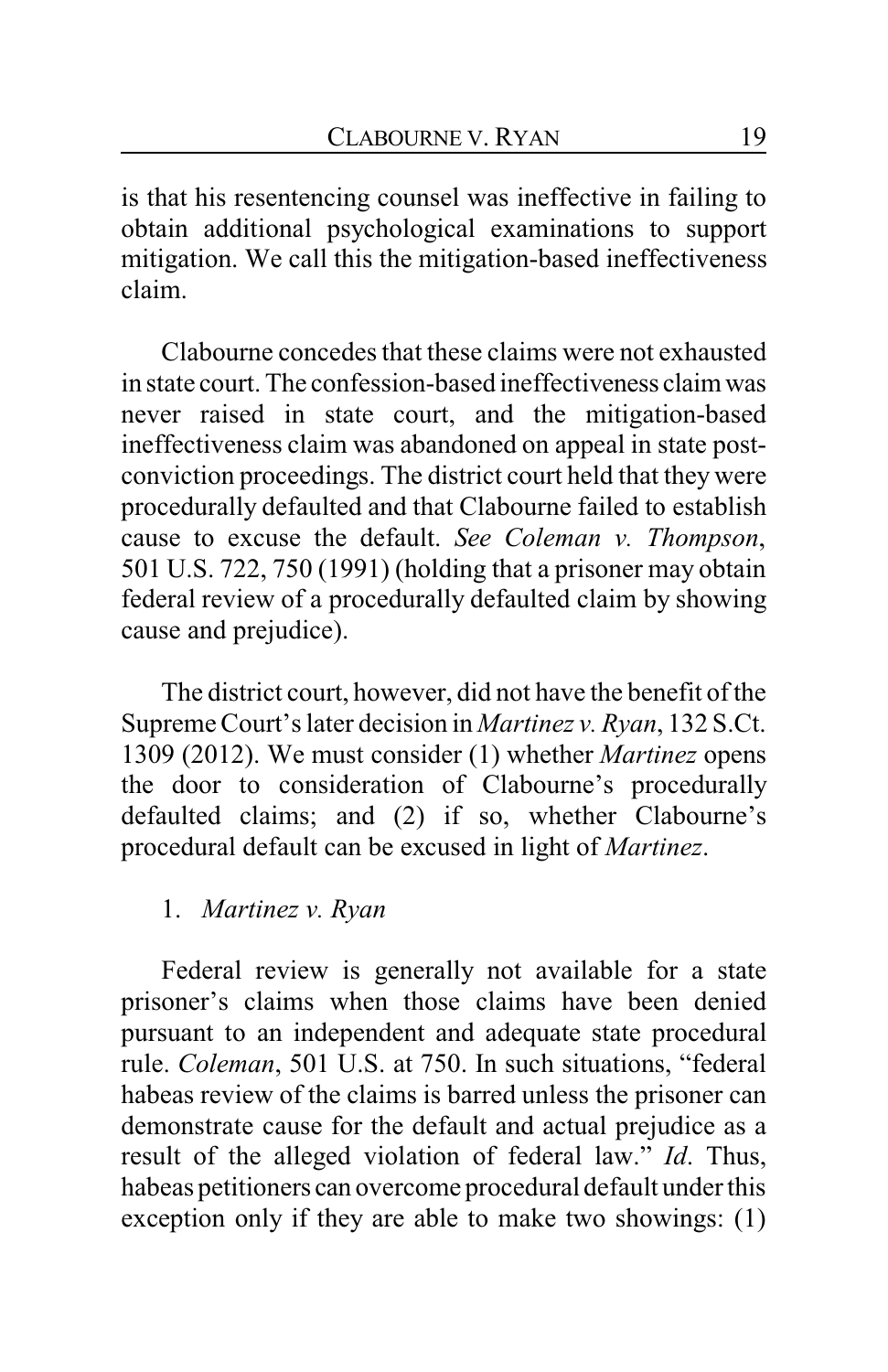"cause" for the default, where the cause is something external to the prisoner that cannot be fairly attributed to him; and (2) prejudice. *Id.***<sup>2</sup>**

*Martinez* provides one route by which a habeas petitioner attempting to excuse a procedural bar by showing cause and prejudice can establish "cause." Until the Supreme Court's recent decision in *Martinez*, a prisoner could not demonstrate cause by claiming that he received ineffective assistance of counsel during state post-conviction proceedings. *See Coleman*, 501 U.S. at 752–53 (holding that attorney error is not cause to excuse a default). That barrier was based on the premise, unchanged by *Martinez*, that an individual does not have a constitutional right to counsel in post-conviction proceedings, so the prisoner "must bear the risk of attorney error that results in a procedural default." *Id.* (internal quotations omitted). But in *Martinez*, the Supreme Court announced that in certain narrow circumstances, "when a State requires a prisoner to raise an ineffective-assistance-oftrial-counsel claim in a collateral proceeding," a prisoner may establish "cause" to excuse the procedural default of a claim that the prisoner had received ineffective assistance of counsel at trial or during sentencing proceedings by demonstrating that counsel in the initial-review collateral proceeding was ineffective or there was no counsel in such a proceeding. *Martinez*, 132 S.Ct. at 1315, 1318, 1320. *Martinez* applies to Clabourne's confession-based and mitigation-based ineffectiveness claims because Arizona law

**<sup>2</sup>** *Coleman* also recognized that a prisoner can overcome a procedural default without showing cause and prejudice by "demonstrat[ing] that failure to consider the claims will result in a fundamental miscarriage of justice." 501 U.S. at 750. This second exception is not at issue in the present case.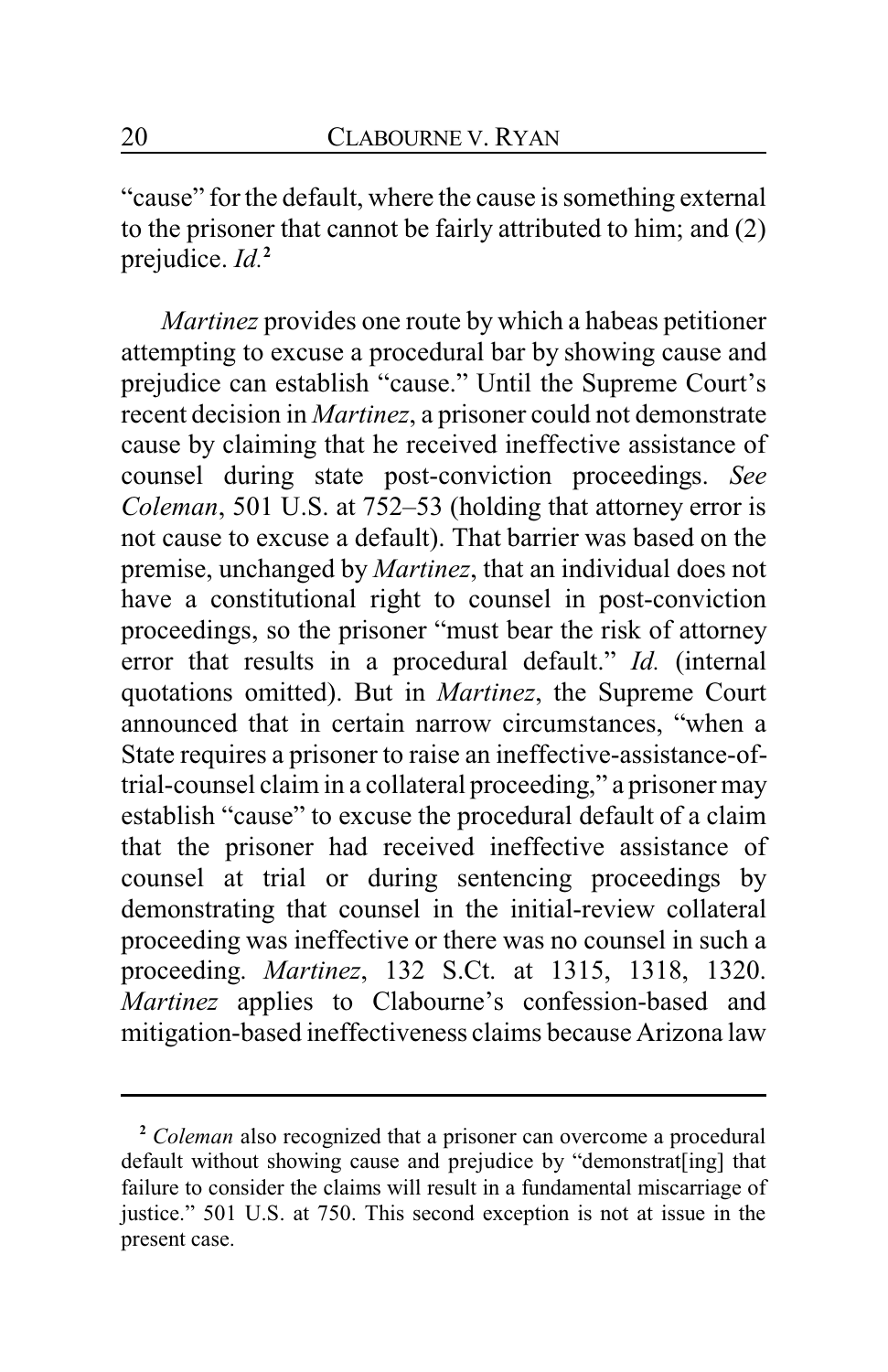required that he raise them in collateral proceedings. *See State v. Maturana*, 882 P.2d 933, 940 (Ariz. 1994) (en banc).

In *Detrich v. Ryan*, 2013 WL 4712729 (9th Cir. Sept. 3, 2013) (en banc), an en banc panel of our court considered the impact of *Martinez*, albeit through four separate opinions, none of which commanded a majority of six out of the eleven-judge panel. An opinion by Judge W. Fletcher announced the judgment, but that opinion was joined in full by only two other judges (Judges Pregerson and Reinhardt). Another judge (Judge Christen) concurred in Section II of Judge Fletcher's opinion and also the result. Judges Nguyen and Watford each concurred in the result, and each wrote a separate opinion. Judge Graber authored a dissent, joined in full by four other judges (Chief Judge Kozinski and Judges Gould, Bea, and Murguia).

Despite the apparent fragmentation, a review of the several opinions reveals at least three important conclusions supported by a majority of the en banc panel. To reach these three conclusions, outlined below, and determine holdings from our court's divided en banc opinions, we adapt for purposes of determining the impact of a fragmented en banc opinion of this court on three-judge panels the approach taken by the First, Third, Seventh, and Eighth Circuits to derive holdings from fragmented Supreme Court decisions.**<sup>3</sup>** Under

**<sup>3</sup>** By doing so, we do not determine whether the Supreme Court has prescribed the same approach to application of its own fragmented opinions, as the issue is not before us. *See Marks v. United States*, 430 U.S. 188, 193 (1977). There is a circuit split on that question. *Compare United States v. Johnson*, 467 F.3d 56, 62–66 (1st Cir. 2006), *United States v. Donovan*, 661 F.3d 174, 182–83 (3d Cir. 2011), *United States v. Gerke Excavating, Inc.*, 464 F.3d 723, 724–25 (7th Cir. 2006), *and United States v. Bailey*, 571 F.3d 791, 799 (8thCir. 2009) *with United*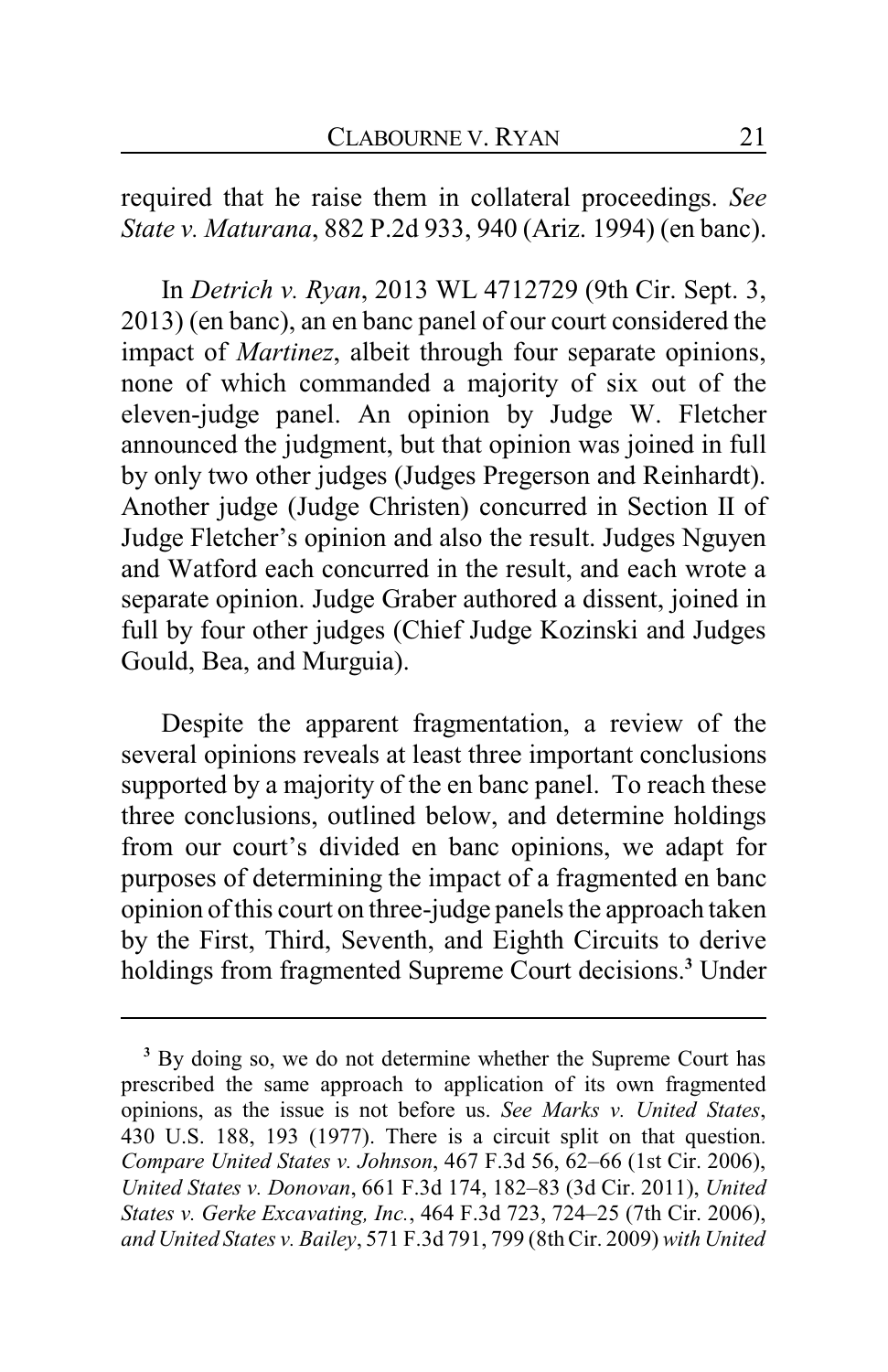this approach, we "look to the votes of dissenting [judges] if they, combined with votes from plurality or concurring opinions, establish a majority view on the relevant issue." *United States v. Donovan*, 661 F.3d 174, 182 (3rd Cir. 2011); *see also United States v. Johnson*, 467 F.3d 56, 62–66 (1st Cir. 2006); *United States v. Gerke Excavating, Inc.*, 464 F.3d 723, 724–25 (7th Cir. 2006); *United States v. Bailey*, 571 F.3d 791, 799 (8th Cir. 2009).

First, where it is necessary to consider whether a procedural default should be excused under *Martinez* in a case where the district court's holding that there had been a procedural default preceded *Martinez*, and the result is uncertain, we should remand the matter to the district court to let it to conduct such a review in the first instance, if the result is uncertain. *Detrich*, 2013 WL 4712729, at \*9 (W. Fletcher, J., plurality) ("[O]ur general assumption is that we operate more effectively as a reviewing court than as a court of first instance. We see no reason why . . . a *Martinez* case should be treated differently[.]"); *id.* at \*23 (Nguyen, J., concurring) ("the district court is best situated to apply *Martinez* in the first instance"); *id.*(Watford, J., concurring) ("we should grant petitioner's motion to remand the case to the district court, so that the district court can determine in the first instance whether petitioner's procedural default may be excused under *Martinez*"). The dissent, joined by five judges, disagreed, *see id*. at \*27 (Graber, J., dissenting), but the majority voted to remand, and that was the ultimate holding of the case.

*States v. Robison*, 505 F.3d 1208, 1221 (11th Cir. 2007), *and King v. Palmer*, 950 F.2d 771, 783 (D.C. Cir. 1991) (en banc).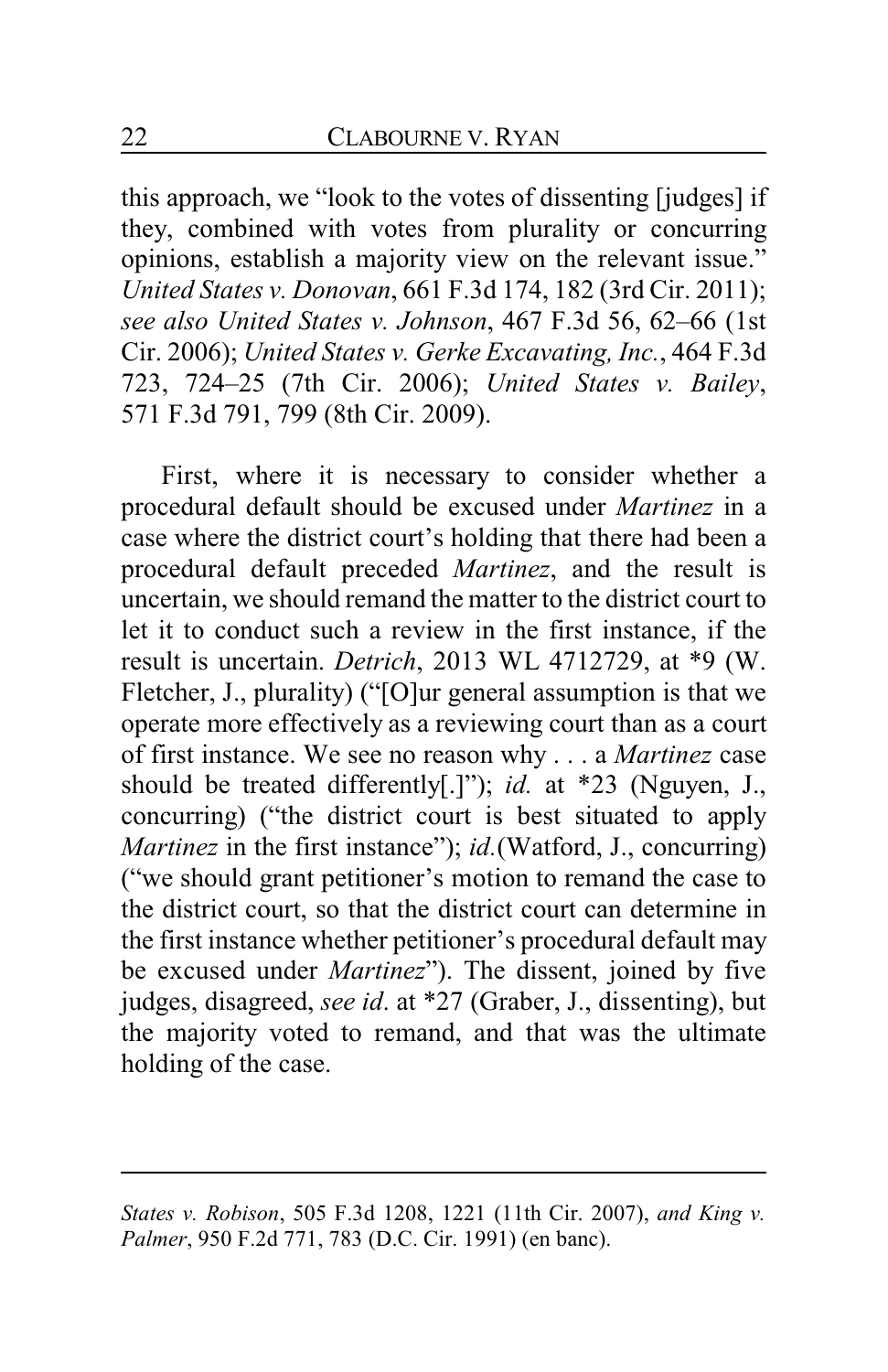Second, to demonstrate "cause" – the first part of the showing of "cause and prejudice" required in order to excuse a procedural default under *Coleman* – the petitioner must show that his post-conviction relief counsel was ineffective under *Strickland v. Washington*, 466 U.S. 668 (1984); *see Detrich*, 2013 WL 4712729, at \*26 (Graber, J., dissenting) ("A meritorious *Strickland* claim requires a showing of *both* deficient performance *and* prejudice.") (emphasis in original); *id*. at \*23 (Nguyen, J., concurring) ("I agree with the dissent inasmuch as it would require the usual *Strickland* prejudice showing to overcome the procedural default."). A majority of the panel thus explicitly rejected the view expressed in Judge Fletcher's plurality opinion that "a prisoner need show only that his PCR [post-conviction relief] counsel performed in a deficient manner" and "need not show actual prejudice resulting from his PCR counsel's deficient performance, over and above his required showing that the trial-counsel IAC [ineffective assistance of counsel] claim be 'substantial' under the first *Martinez* requirement." *Id.* at \*6 (W. Fletcher, J., plurality).**<sup>4</sup>**

Third, "prejudice" for purposes of the *Coleman* "cause and prejudice" analysis in the *Martinez* context requires only a showing that the trial-level ineffective assistance of counsel claim was "substantial." Nine of the eleven judges reached that conclusion. Those nine judges were the four judges joining the relevant part of Judge Fletcher's plurality opinion plus the five judges joining Judge Graber's dissent). *Id*. at \*6 (W. Fletcher, J., plurality) ("A prisoner need not show actual prejudice resulting from his PCR counsel's deficient

**<sup>4</sup>** Judge Watford's separate opinion did not express a view as to this issue. That opinion commented only on the need to remand to the district court for further proceedings.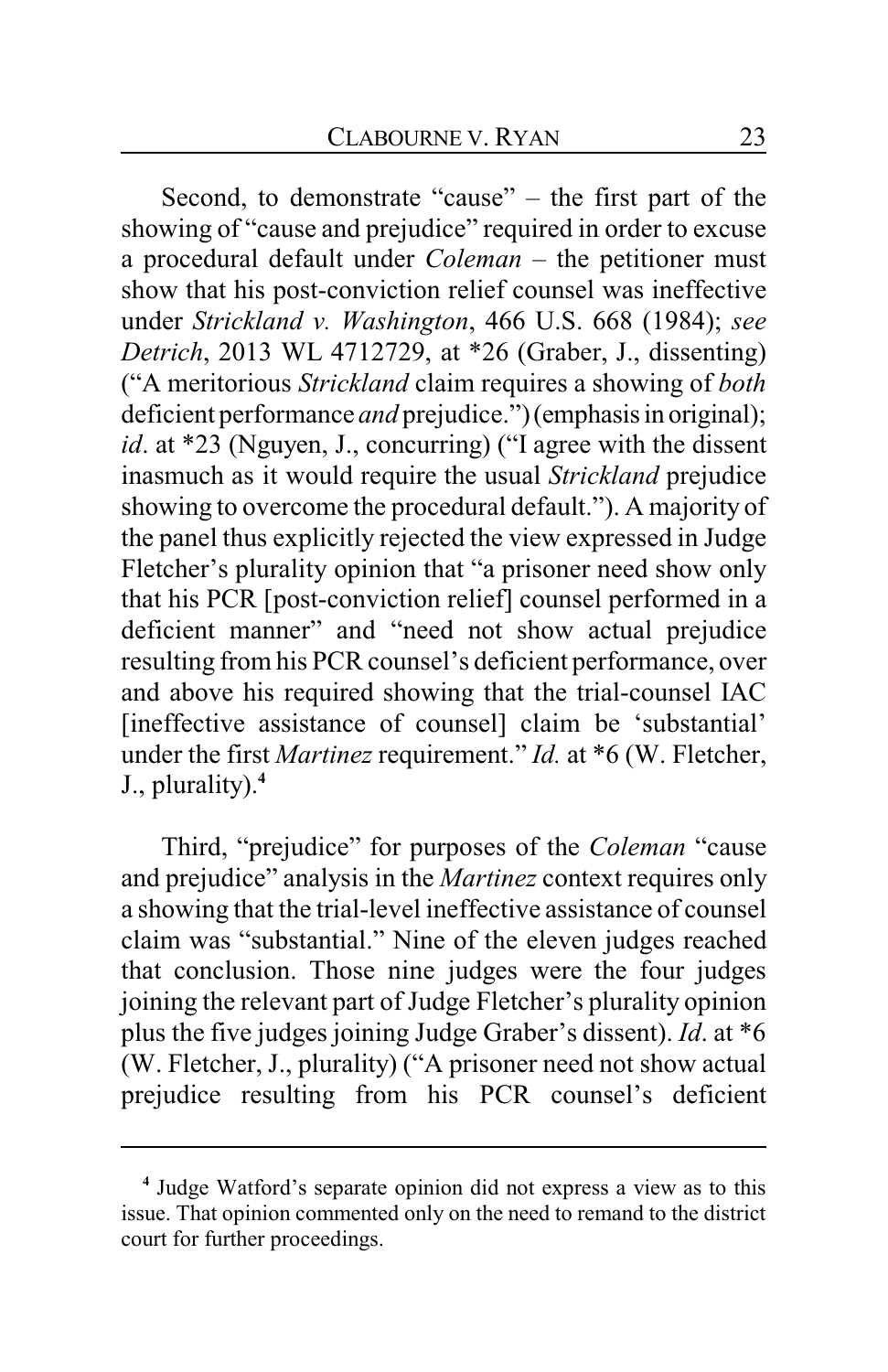performance, over and above his required showing that the trial-counsel IAC claim be 'substantial' under the first *Martinez* requirement."); *id*. at \*26 (Graber, J., dissenting) ("Under *Martinez*, a court may excuse the procedural default of an IAC claim in cases like this one if the petitioner establishes both  $(1)$  cause, ...; and  $(2)$  prejudice, by showing that the underlying claim of trial counsel's ineffectiveness is 'substantial,' meaning that it has 'some merit.'" (quoting *Martinez v. Ryan*, 132 S.Ct. 1309, 1318)). Only Judge Nguyen took the opposite position. *Id*. at \*23 (Nguyen, J., concurring) ("I also disagree with the dissent to the extent it wrongly reads *Martinez* as modifying *Coleman*'s prejudice prong.").**<sup>5</sup>**

To demonstrate cause and prejudice sufficient to excuse the procedural default, therefore, *Martinez* and *Detrich* require that Clabourne make two showings. First, to establish "cause," he must establish that his counsel in the state postconviction proceeding was ineffective under the standards of *Strickland*. *Strickland*, in turn, requires him to establish that both (a) post-conviction counsel's performancewas deficient, and (b) there was a reasonable probability that, absent the deficient performance, the result of the post-conviction proceedings would have been different. *See Strickland*, 466 U.S. at 687, 694. Second, to establish "prejudice," he must establish that his "underlying ineffective-assistance-oftrial-counsel claim is a substantial one, which is to say that the prisoner must demonstrate that the claim has some merit." *Martinez*, 132 S.Ct. at 1318.

**<sup>5</sup>** Judge Watford's separate opinion did not express a view as to this conclusion, either.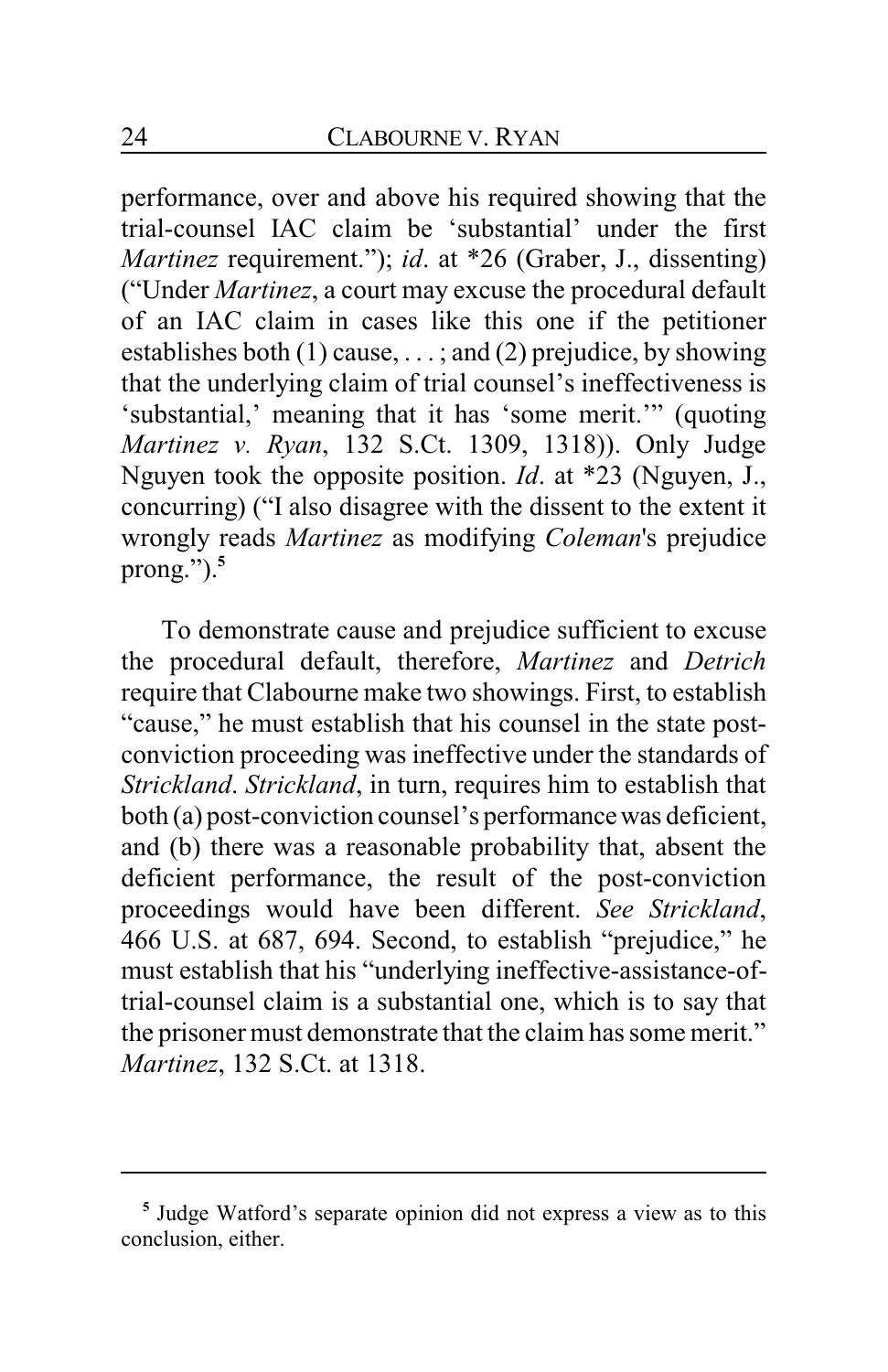There is, to be sure, overlap between the two requirements. Within the "cause" prong there is an element of "prejudice" that must be established: to show ineffective assistance of post-conviction relief counsel, a petitioner must establish a reasonable probability that the result of the postconviction proceeding would have been different. The reasonable probability that the result of the post-conviction proceedings would have been different, absent deficient performance by post-conviction counsel, is necessarily connected to the strength of the argument that trial counsel's assistance was ineffective. The prejudice at issue is prejudice at the post-conviction relief level, but if the claim of ineffective assistance of trial counsel is implausible, then there could not be a reasonable probability that the result of post-conviction proceedings would have been different.

Put in terms of the conclusions drawn from *Detrich*, the third conclusion – "prejudice" for purposes of the "cause and prejudice" analysis requires only a showing that the trial-level ineffective assistance of counsel claim was "substantial" – does not diminish the requirement of the second conclusion that petitioner satisfy the "prejudice" prong under *Strickland* in establishing ineffective assistance by post-conviction counsel. To demonstrate that there was a reasonable probability that, absent the deficient performance, the result of the post-conviction proceedings would have been different, it will generally be necessary to look through to what happened at the trial stage. Both Judge Fletcher's plurality opinion and Judge Graber's dissent did so in *Detrich*, discussing the evidence that was or could have been submitted at trial at some length. *See Detrich*, 2013 WL 47122739, at \*16 (W. Fletcher, J., plurality) ("we feel compelled, given the dissent, to show that some of Detrich's trial-counsel IAC claims are sufficiently plausible to warrant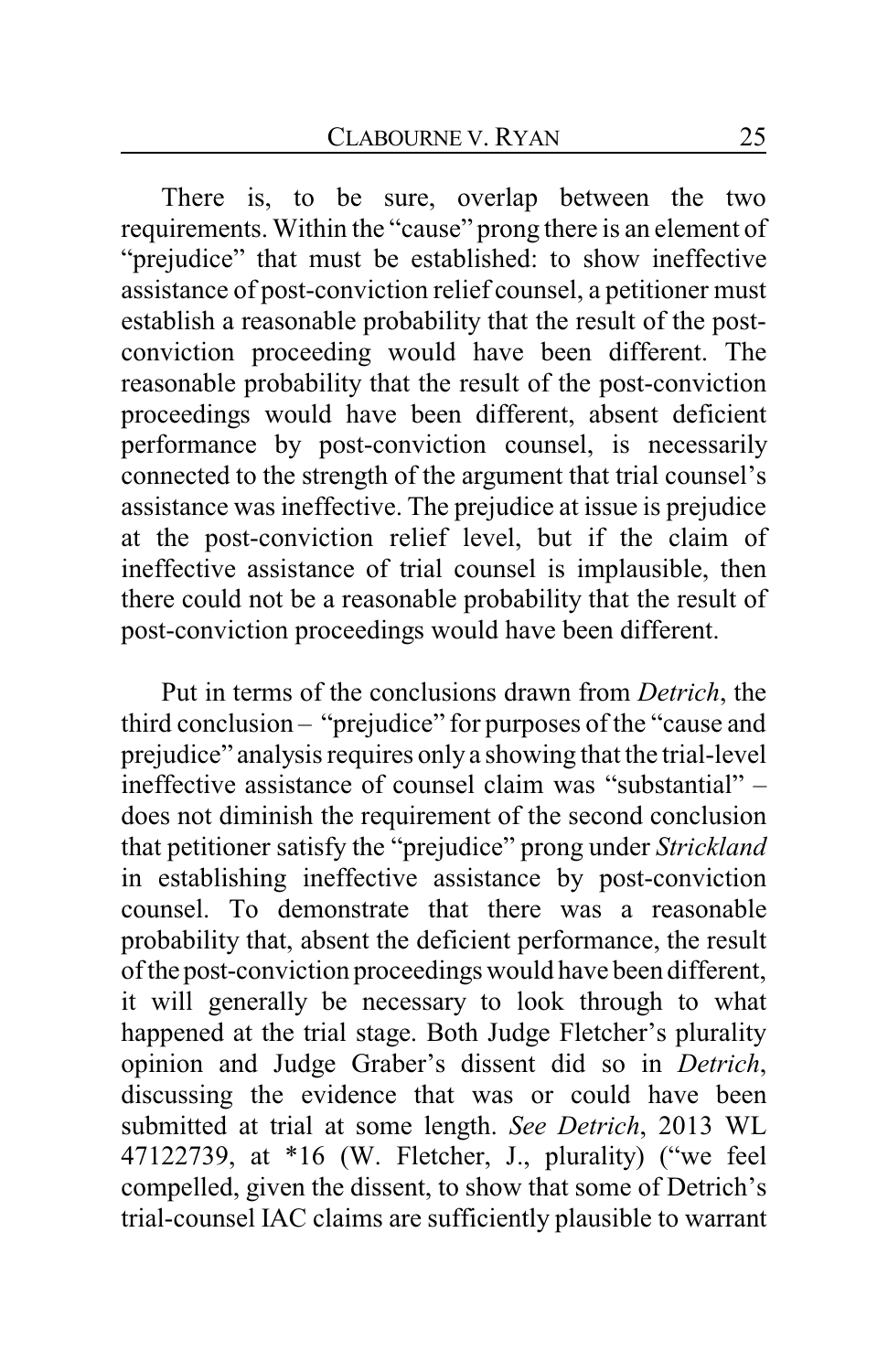remanding to the district court"); *id*. at \*29 (Graber, J., dissenting) ("*none* of [the trial-counsel errors] establishes prejudice, which requires that '[t]he defendant . . . show that there is a reasonable probability that, but for counsel's unprofessional errors, the result of the [trial] would have been different.'" (quoting *Strickland*, 466 U.S. at 694)).

### 2. Cause in Clabourne's Case

There is no dispute in this case about the deficient performance of Clabourne's post-conviction counsel, as the State concedes that his representation was deficient. Clabourne's post-conviction counsel, who had no experience with Arizona post-conviction proceedings, filed several postconviction petitions in state court that failed to comply with Arizona's procedural rules. After admonishing the lawyer to comply with the rules and assert valid claims, the Arizona post-conviction court denied all claims with prejudice for his failure to comply. On appeal from that denial by the trial level court, post-conviction counsel abandoned almost all claims, including the two *Strickland* claims arising from Clabourne's resentencing. *Strickland*'s first prong, as applied to Clabourne's post-conviction counsel, is satisfied.

*Strickland*'s second prong requires consideration of whether Clabourne can establish that he was prejudiced by post-conviction counsel's failure to exhaust either of the two claims of ineffective assistance of counsel at resentencing, the confession-based claim or the mitigation-based claim. Under *Strickland*, Clabourne must show that, but for post-conviction counsel's failure to raise those claims, there is a reasonable probability that the result of the post-conviction proceeding would have been different. *Strickland*, 466 U.S. at 694.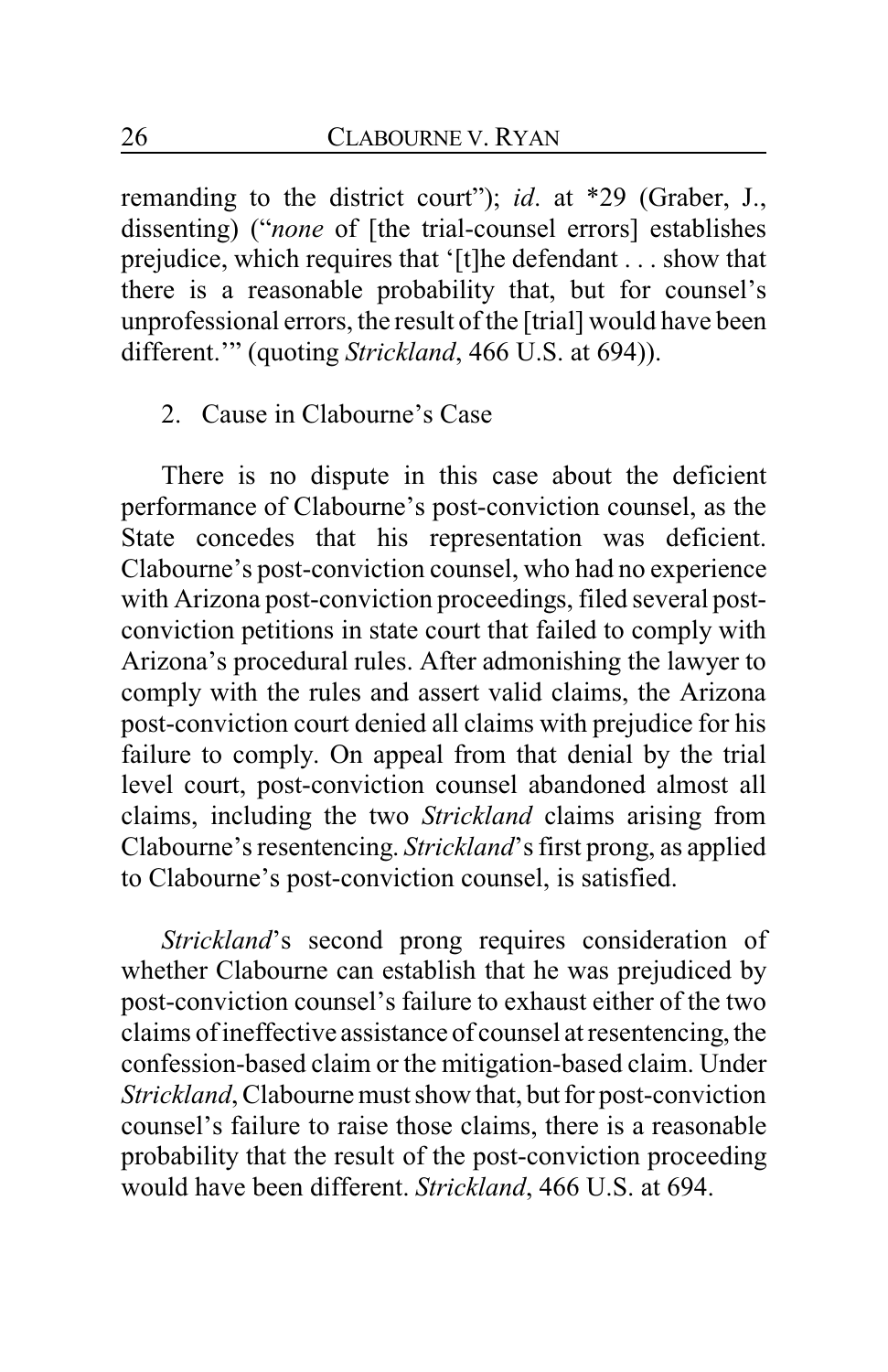We address each claim individually. We conclude that there is sufficient strength to Clabourne's confession-based claim to warrant remanding that claim to the district court, but that the mitigation-based claim is without merit and does not warrant further consideration.

### a. Confession-based claim

Clabourne contends that, but for the deficient performance of his state post-conviction counsel in failing to raise the confession-based ineffectiveness claim, there was a reasonable probability that he would have succeeded on his state petition for post-conviction relief. As a result, he argues that his post-conviction counsel's deficient performance satisfies the second prong of *Strickland*.

The argument Clabourne contends his post-conviction counsel should have pursued is that Clabourne received ineffective assistance of counsel at resentencing because his attorney at that stage failed to object to the admission of his confession, which was obtained by detectives while he was in custody and after he had invoked his right to counsel. He argues that the admission of the confession was prejudicial because there was little other evidence, absent the confession, to support the aggravating factor that rendered him eligible for the death penalty. There may be merit to this argument.

In *Arizona v. Roberson*, 486 U.S. 675 at 677–78, 682–83 (1988), the Supreme Court held that a suspect's refusal to answer questions without presence of counsel precluded questioning related to any offense, not just the particular offense for which the suspect invoked his right to counsel. *Roberson* was an extension of the Court's holding in *Miranda v. Arizona*, 384 U.S. 436 (1966), that once a suspect indicates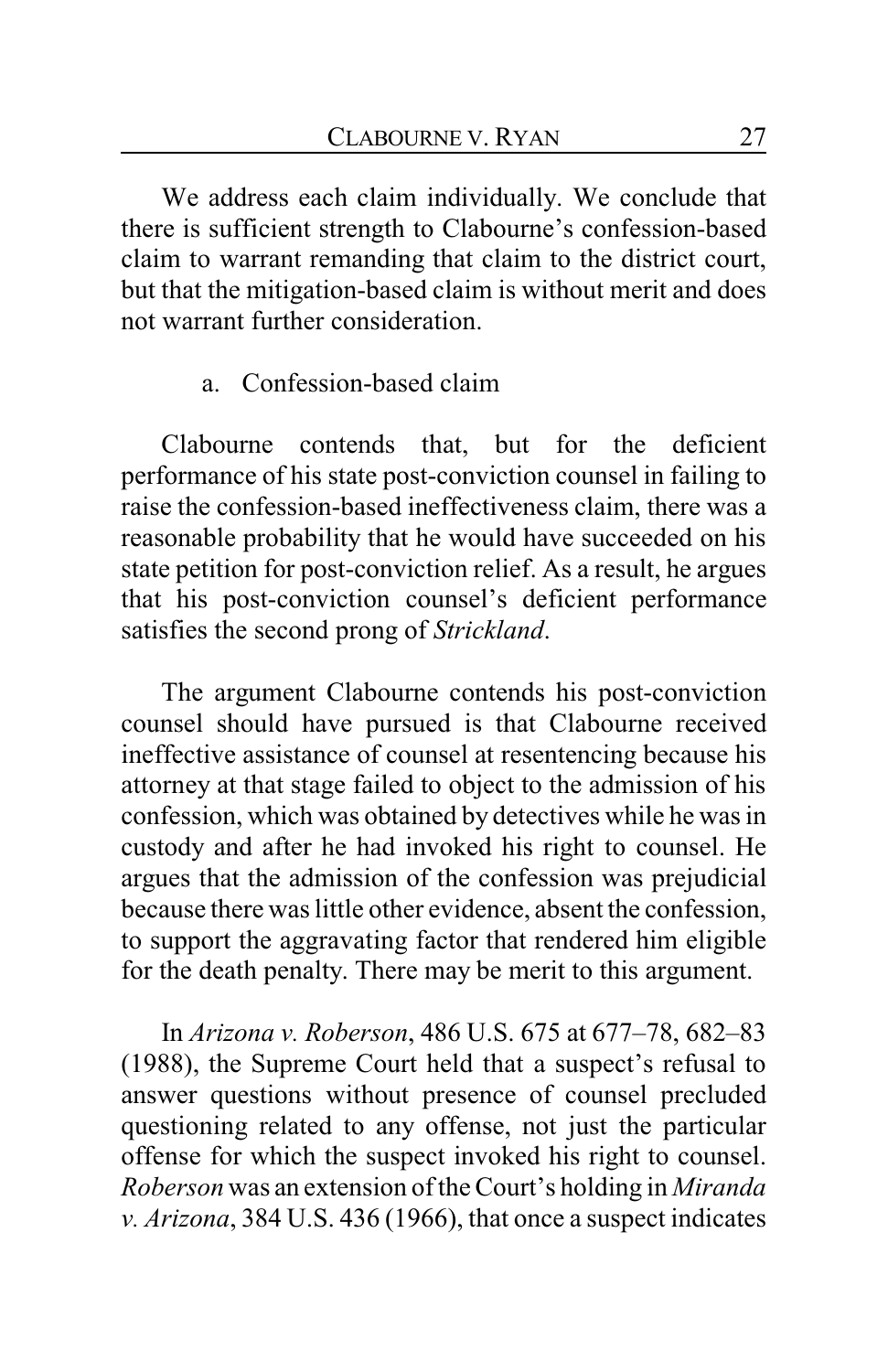that he wishes to remain silent, his exercise of the Fifth Amendment privilege must be respected and questioning may not continue. In *Edwards v. Arizona*, 451 U.S. 477, 484–85 (1981), the Court applied *Miranda* to a suspect's invocation of his right to counsel, holding that when a suspect has invoked his right to have counsel present during custodial interrogation, he cannot be subject to further interrogation. *Edwards*left unanswered the question whether a suspect who invoked his right to counsel after being taken into custody for one crime could be questioned about other crimes for which he had not invoked that right. That was the state of the law at the time of Clabourne's original trial. Later, *Roberson* answered that question, holding that such a suspect could not be questioned about other crimes. 486 U.S. at 684–85. Because an individual's Fifth Amendment right is not offense specific, *Roberson* held, a suspect's request for counsel applies to any questions the police want to ask. *Id.*

The statement given by Clabourne regarding the murder fits that pattern. Law enforcement obtained Clabourne's confession after he had been taken into custody on unrelated burglary charges and after he had invoked his right to have counsel present. Clabourne filed and served on the county attorney's office a written declaration that he was invoking his right to remain silent and that he would not waive his right to the presence of an attorney except through a written waiver that would also be signed by his attorney. Thereafter, detectives received a tip that Clabourne was involved in the murder and went to the Pima County Jail to interview him. There was no written waiver byClabourne, and detectives did not inform Clabourne's attorney about the interview. Nonetheless, detectives interrogated Clabourne, without his attorney present, and during that interrogation he gave the statement that is the subject of this claim, a statement in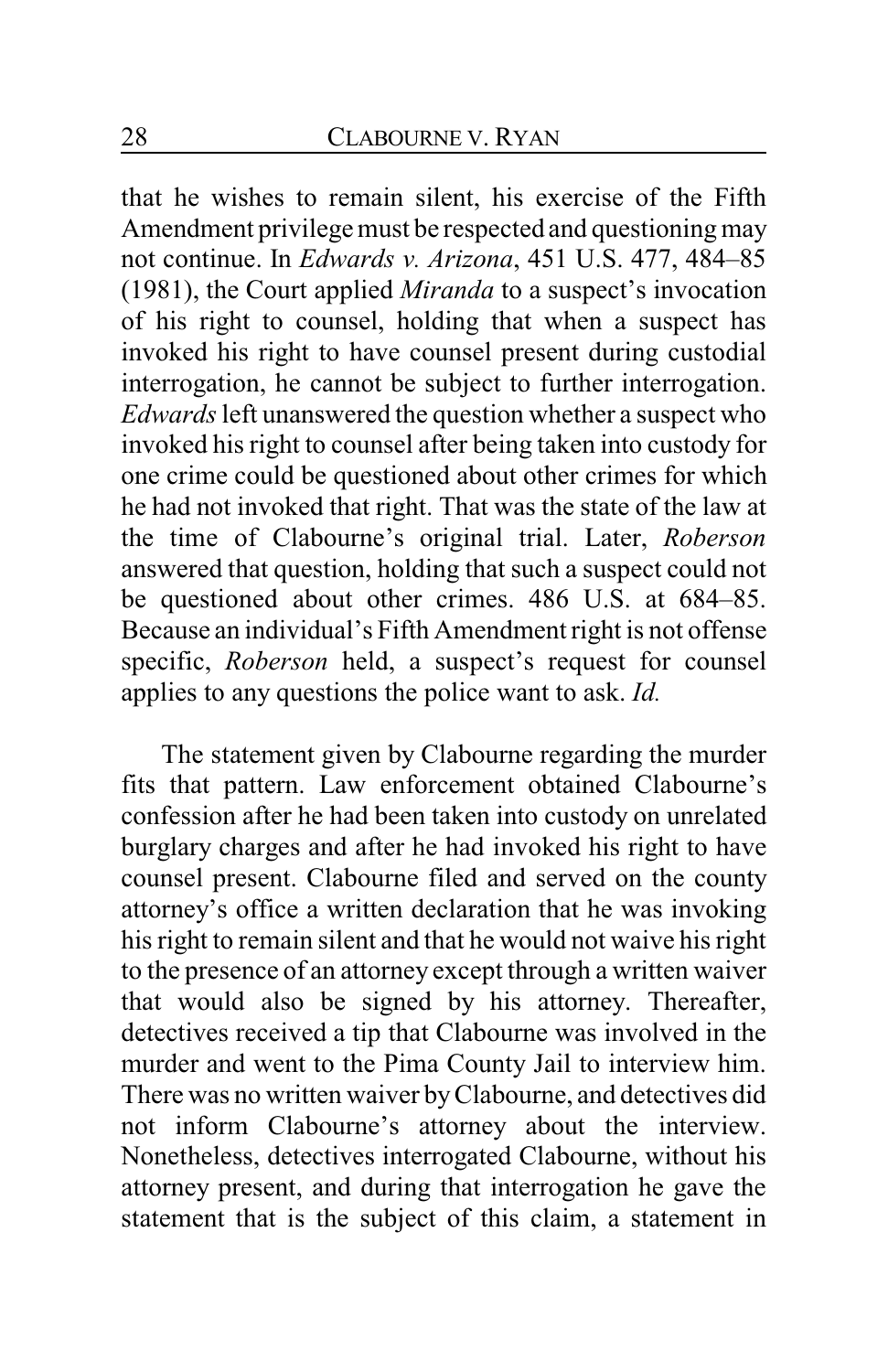which he described in detail the kidnapping, rape, and murder.

The State does not dispute that Clabourne would benefit from *Roberson* if that decision applied but argues that it did not apply to him. *Roberson* was decided in 1988, after police obtained Clabourne's confession, and after his original trial in 1982. His confession was admitted without error at his trial based on the law as it then stood. *Roberson* does not apply retroactively to cases on collateral review. *Butler v. McKellar*, 494 U.S. 407, 415–16 (1990); *see Clabourne*, 64 F.3d at 1379 (noting that *Roberson* did not apply retroactively on collateral review). The State argues, therefore, that the confession could properly be admitted against Clabourne at his resentencing. We disagree.

The resentencing occurred in 1997. The State acknowledges that Clabourne's statement to the police would not have been admissible against him under the law as it stood in 1997. That the statement might have been admissible at the time of the original trial in 1982 did not make it properly admissible at the resentencing trial in 1997.

A constitutional error occurs, if at all, when a confession is admitted into evidence. *See United States v. Verdugo-Urquidez*, 494 U.S. 259, 264 (1990) (citing *Kastigar v. United States*, 406 U.S. 441, 453 (1972)). After *Roberson*, Clabourne's confession could not be used against him without violating the Fifth Amendment. *Roberson*, 486 U.S. at 682–83. If a full retrial of Clabourne had been ordered, it would have been required to comply with the then-current constitutional standards. A retrial is not a collateral proceeding.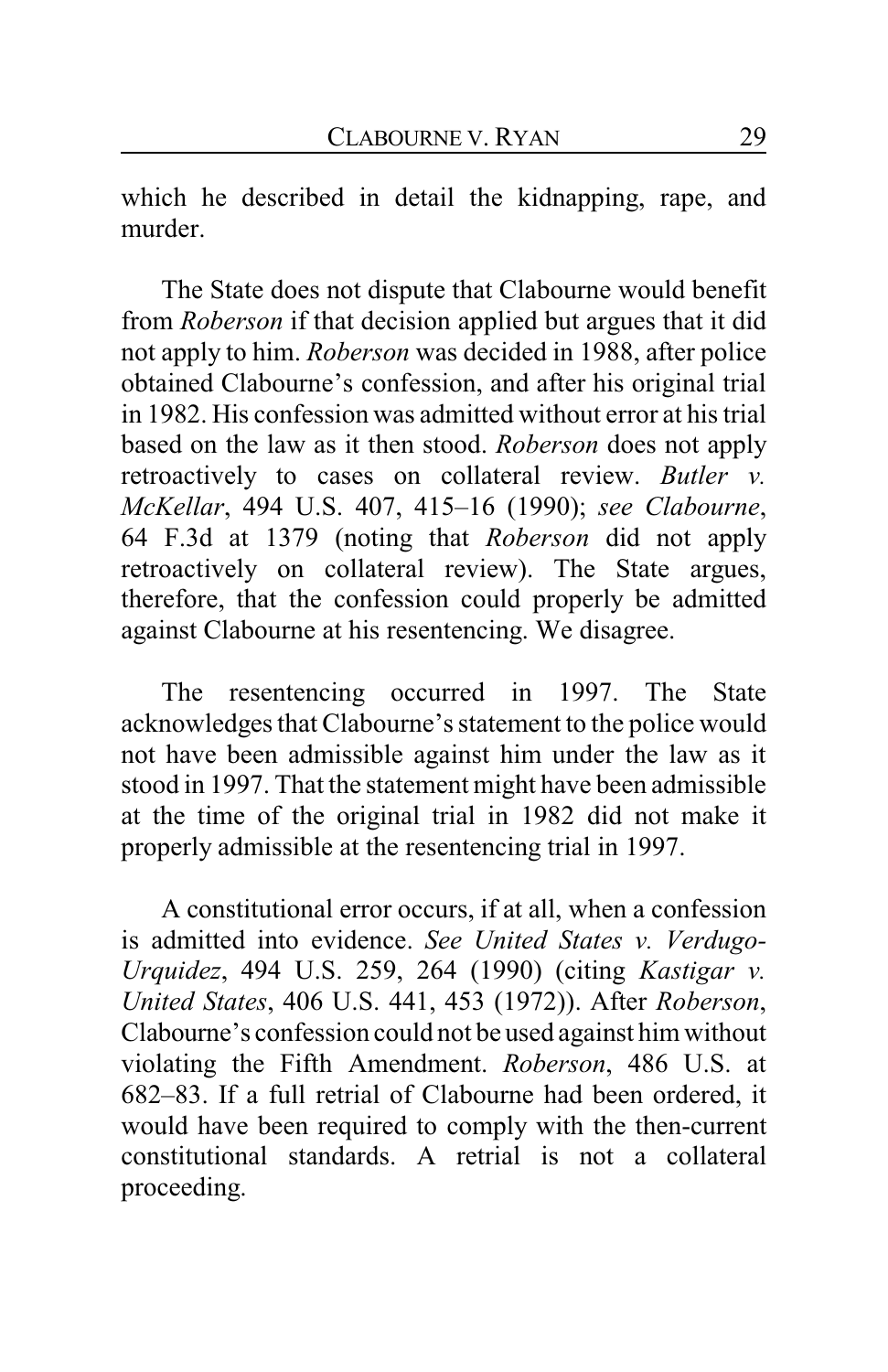A resentencing is not a collateral proceeding, either. *See Magwood v. Patterson*, 130 S.Ct. 2788, 2791–92 (2010) (holding that after a federal court grants a writ of habeas corpus as to a petitioner's sentence, any resentencing is an entirely "new judgment"). Constitutional protections apply at the penalty phase just as they do at the guilt phase. *See Estelle v. Smith*, 451 U.S. 454, 462–63 (1981) (holding that there is "no basis to distinguish between the guilt and penalty phases of [a defendant's] capital murder trial so far as the protection of the Fifth Amendment privilege is concerned").

It does not matter that the legal standards might have changed subsequent to the original trial. The proper admission of evidence based on the law as it stood at the time of trial does not mean that the admission of that evidence is invulnerable to any future challenge. It has been held for centuries, for example, that even if the law changed following a trial, "'[t]he general rule . . . is that an appellate court must apply the law in effect at the time it renders its decision.'" *Henderson v. United States*, 133 S.Ct. 1121, 1126 (2013) (alteration in original) (quoting *Thorpe v. Housing Authority of Durham*, 393 U.S. 268, 281 (1969), and citing *United States v. Schooner Peggy*, 1 Cranch 103, 110 (1801)). That the trial court may not have ruled improperly when it admitted Clabourne's statement into evidence in 1982 does not mean that the same evidence was necessarily admissible in 1997. By 1997 it was established that the admission of Clabourne's statement violated his rights under the Fifth Amendment.

The State offers a related argument that is no more persuasive. It argues that an Arizona statute, Ariz. Rev. Stat. § 13-703(C), required the court at the penalty phase, in this case the resentencing phase, to consider all evidence admitted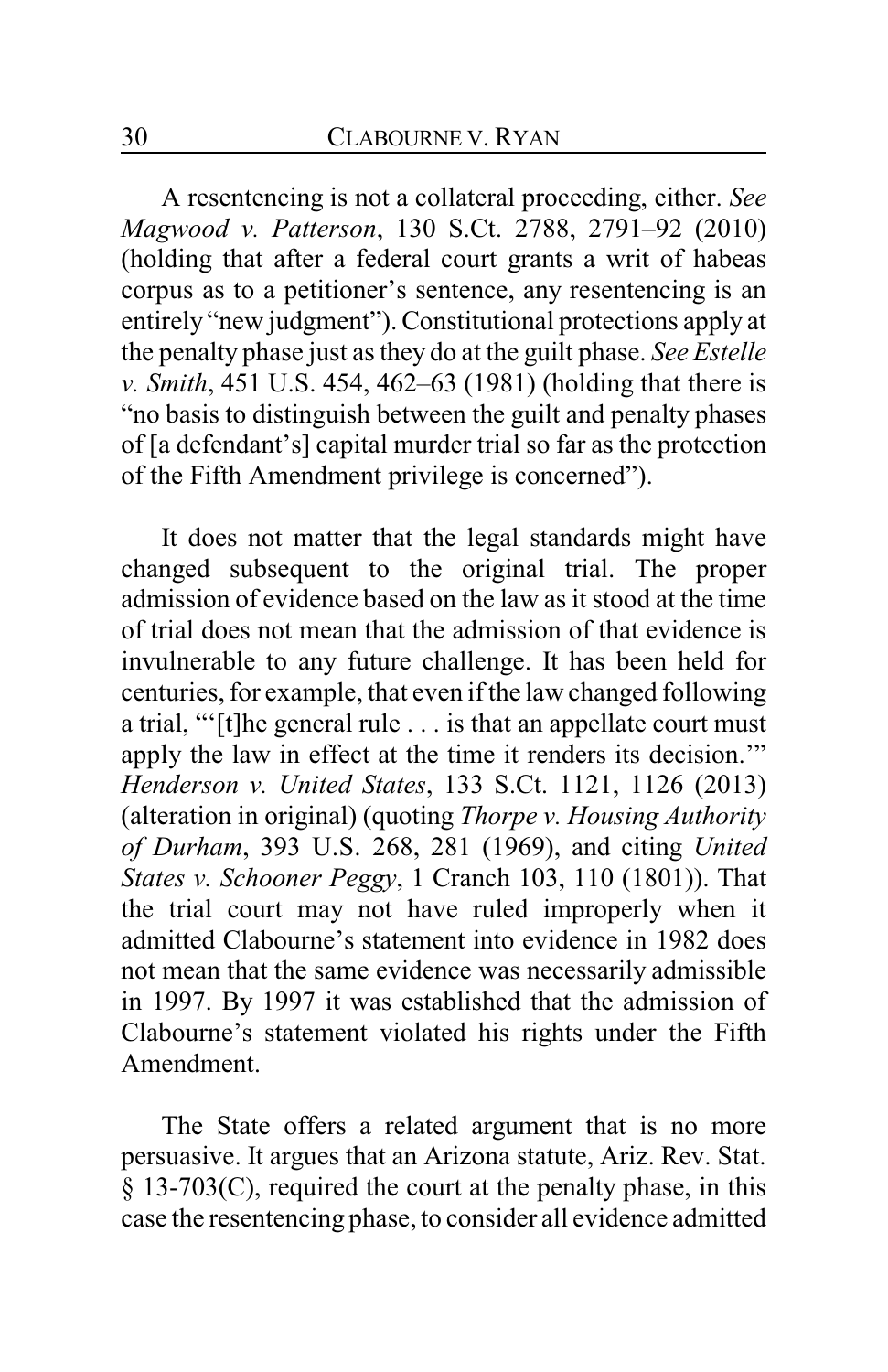during the guilt phase. Clabourne's statement was admitted during the guilt phase of his trial in 1982, so the State argues that the resentencing court was obligated to consider it. But such a state law does not trump federal constitutional protections or the exclusion of evidence required to enforce those protections. Whatever a state might provide in its own statutes, no court can consider evidence that must be excluded under the federal constitution. Under *Roberson*, Clabourne's confession could not properly be used against him at his resentencing in 1997.

That there was a basis to object to the use of Clabourne's statement at resentencing (or to move to suppress it) does not by itself establish that Clabourne suffered from ineffective assistance through resentencing counsel's failure to make that objection. Addressing this claim requires assessing resentencing counsel's performance under both prongs of *Strickland*: (a) whether the failure to object to admission of that confession amounted to deficient performance, and (b) whether there was a reasonable probability that Clabourne would have received a lesser sentence but for resentencing counsel's failure to object to admission of the confession.**<sup>6</sup>**

**<sup>6</sup>** At this stage of review, the second-prong prejudice inquiry is technically whether there is a reasonable probability that, had PCR counsel raised the confession claim, the state PCR court would have concluded that the *Strickland* prejudice standard was met regarding the alleged ineffective assistance of trial counsel at resentencing. But in practical terms, at least in this case, that amounts to the federal habeas court trying to answer itself the same question that would have been put to the PCR court: whether a different outcome at resentencing by the trial court was reasonably probable, absent deficient performance by resentencing counsel. Here, the information needed to assess this issue is entirely ascertainable from the trial court record. The federal court sitting in habeas need only review the same trial court record that the state PCR court would have reviewed. There is no actual decision by the state PCR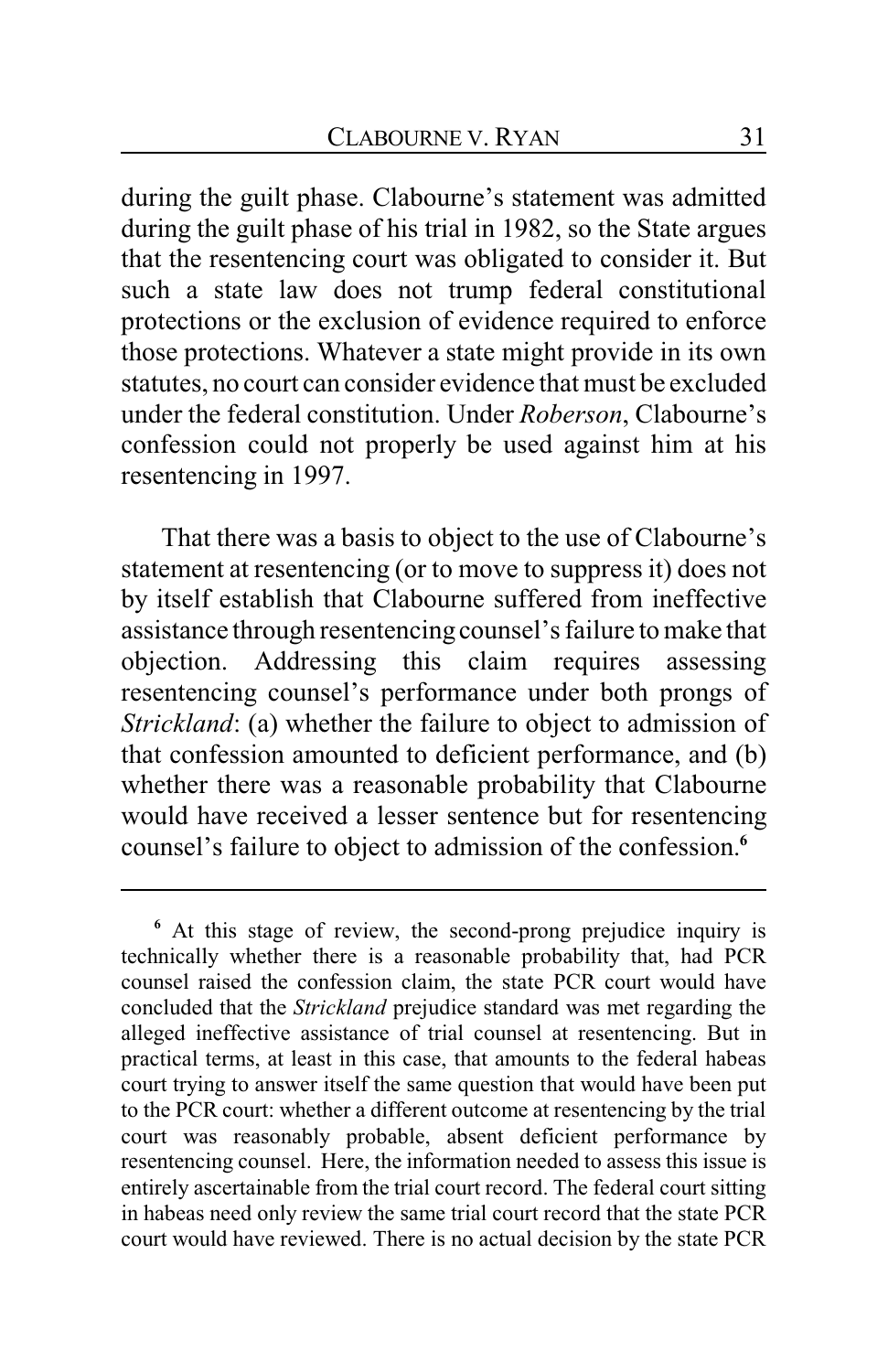No court has yet evaluated whether the failure to object to the admission of the confession at the resentencing hearing in 1997 constituted ineffective assistance of counsel under *Strickland*. The district court did not have reason, prior to *Martinez*, to analyze Clabourne's confession-based ineffectiveness claim, as it appeared to have been defaulted.

The answer to this question is not obvious to us on appeal. As to prejudice, for example, the evidence is mixed. We note that Clabourne's statement to the police included a detailed description about beating the victim, raping, strangling, and then stabbing her. The Arizona Supreme Court relied, at least in part, on that statement in its aggravation discussion. The court's decision specifically noted, for example, that the victim was forced to undress and serve the men drinks. *Az Clabourne*, 983 P.2d at 753. This fact was found nowhere else in the record. Other facts identified in the Arizona Supreme Court's discussion of the aggravating circumstances were supported by other evidence in the record. Multiple witnesses testified concerning incriminating statements made by Clabourne, including that the victim had been raped and that she had begged for help. Based on the autopsy she performed on the victim, the medical examiner testified at trial about the beating and sexual activity that the victim

court, due to the deficient performance by counsel. There is no logical basis for us to conclude that the federal habeas court and the state PCR court would reach different conclusions in answering the same question. Under these circumstances, the two inquiries, in effect, collapse into one, and our inquiry into the reasonably probable conclusion of the PCR court's inquiry into the reasonably probable conclusion of resentencing in the trial court is better treated as a single question. That question is whether there was a reasonable probability that Clabourne would have received a lesser sentence but for resentencing counsel's failure to object to admission of the confession.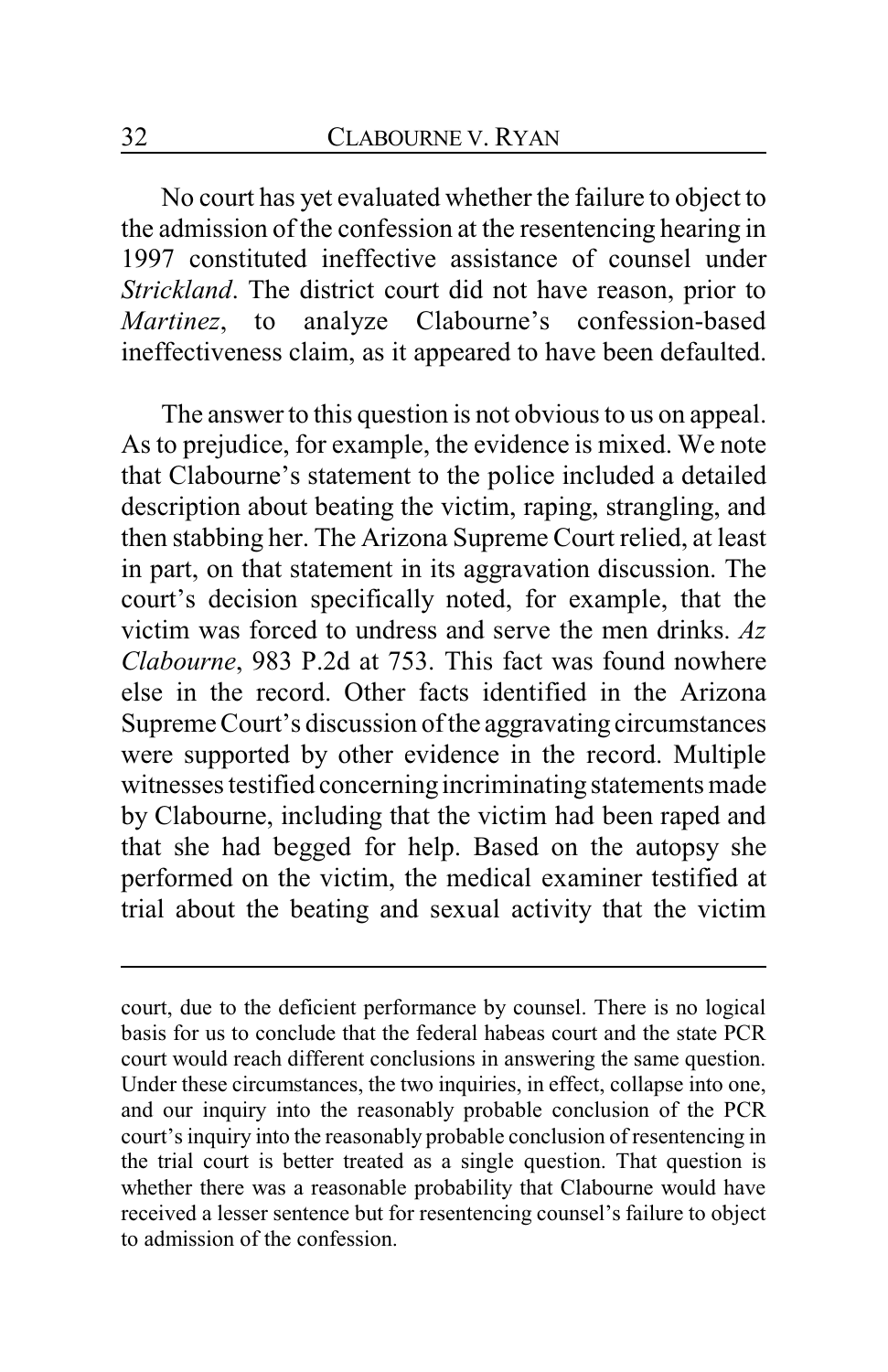suffered before her death, as well as the strangling and stabbing. It is not clear to us that a death sentence would have been imposed at resentencing (and affirmed by the Arizona Supreme Court on appeal) based on the evidence without Clabourne's confession.

Put in terms of *Strickland*'s second prong, we are not sure whether there was a reasonable probability that the exclusion of Clabourne's statement would have made a difference at resentencing. That means, put in terms of *Martinez's* second prong, we are not sure that the underlying claim is substantial. We thus follow our holding in *Detrich* and remand to the district court for it to consider in the first instance whether the previous default of Clabourne's confession-based claims can be excused under *Martinez*.

On remand, the district court must determine whether Clabourne has demonstrated cause and prejudice sufficient to excuse the procedural default. As outlined above, *supra* p. 24, that requires Clabourne to make two showings. First, to establish "cause," he must establish that his counsel in the state post-conviction proceeding was ineffective under *Strickland* by establishing both (a) that post-conviction counsel's performance was deficient, and (b) that there was<br>a reasonable probability that, absent the deficient a reasonable probability that, performance, the result of the post-conviction proceedings would have been different. The State concedes the first prong has been met, so the focus of the district court's review should be on the prejudice prong. Determining whether the result of the post-conviction proceedings would have been different will require consideration of the underlying claim of ineffective assistance by resentencing counsel and the questions of (a) whether resentencing counsel performed deficiently, and (b) whether there was a reasonable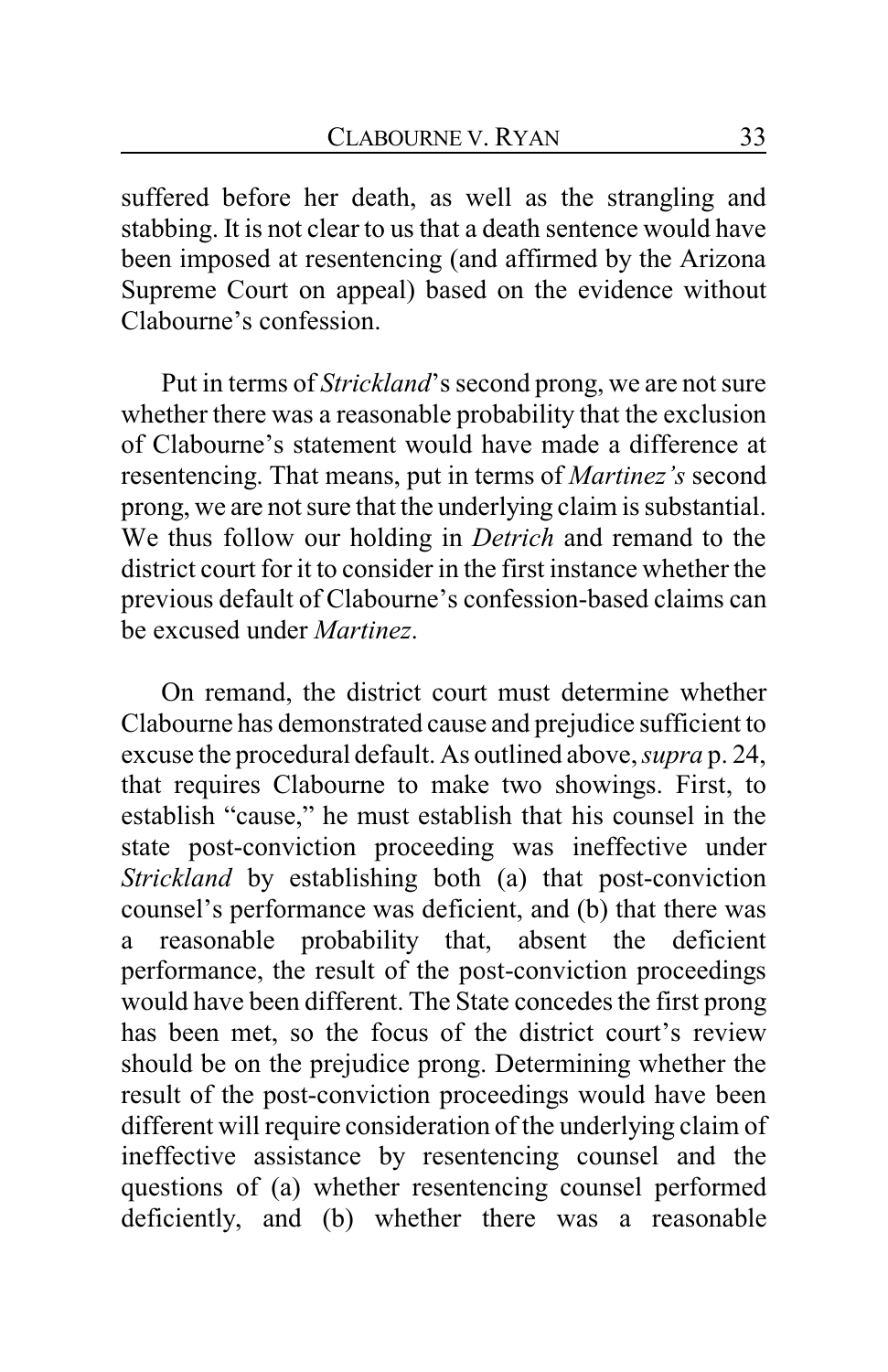probability that, absent deficient performance at resentencing, the result of the resentencing proceedings would have been different.

If the district court concludes that Clabourne has established "cause" to excuse the procedural default, then it should move to the question of whether he suffered "prejudice" as a result. In that context, though, the answer would be obvious. As outlined, *supra* p. 24, to meet the "prejudice" requirement to excuse a procedural default, it is only necessary for Clabourne to establish that his "underlying ineffective-assistance-of-trial-counsel claim is a substantial one, which is to say that the prisoner must demonstrate that the claim has some merit." *Martinez*, 132 S.Ct. at 1318. Under the circumstances of this case, if he succeeds in demonstrating that he was prejudiced by the failure of his post-conviction counsel, he will necessarily have established that there is at least "some merit" to his claim that he suffered ineffective assistance of trial counsel at resentencing.

If the district court concludes that Clabourne has established cause and prejudice sufficient to excuse the procedural default of the confession-based claim, it should proceed to adjudicate that claim on the merits.

### b. Mitigation-based claim

Clabourne also argues that he received ineffective assistance of counsel at resentencing because his resentencing counsel failed to obtain additional mental health evaluations in support of mitigation prior to his resentencing. The district court dismissed the claim because it was procedurally defaulted. Though *Martinez* now opens a new path to excusing the procedural default, we address the mitigation-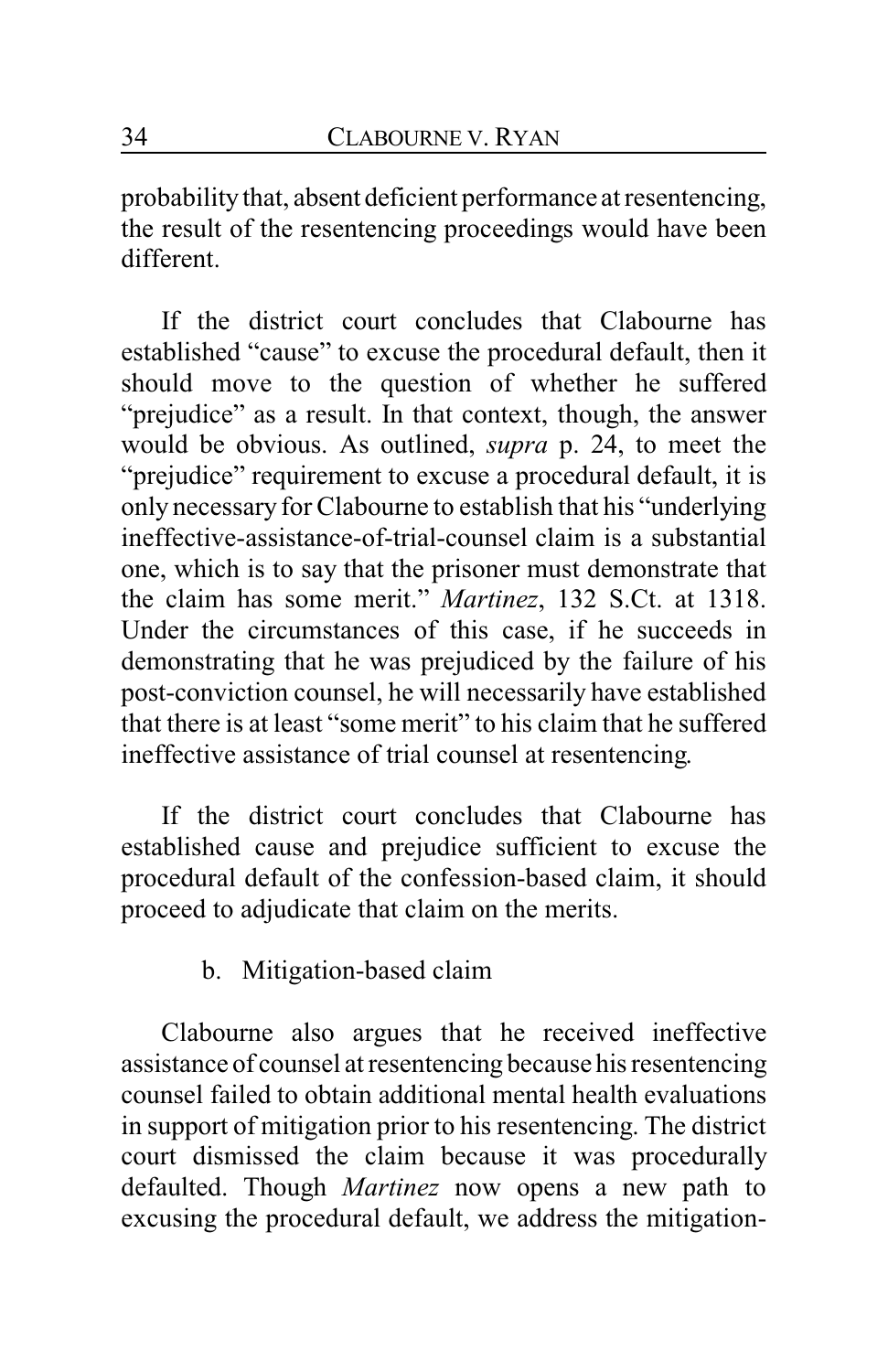based claim ourselves here because it is clear that the claim fails. *See Sexton v. Cozner*, 679 F.3d 1150, 1159 (9th Cir. 2012) (denying relief under *Martinez* on the record before it because the record regarding trial counsel's performance established that the underlying ineffective-assistance claim failed).

Clabourne presents no argument as to how resentencing counsel's representation with regard to Clabourne's mitigating mental health satisfies either prong of *Strickland*. The history of the case makes evident the flaws in this claim.

Our court previously granted habeas relief to Clabourne because he received ineffective assistance of counsel at his original capital sentencing. *Clabourne*, 64 F.3d at 1384. We held that counsel was ineffective at the original capital sentencing on three grounds related to mitigation:

- (1) counsel called no witnesses in support of a sentence less than death;
- (2) counsel introduced no evidence of Clabourne's history of mental illness; and
- (3) counsel failed to provide any mental health expert with health records sufficient to develop an accurate psychological profile of Clabourne.

*Id.* at 1384–85. We held that Clabourne was prejudiced by this deficient performance, in part, because of the additional mitigatingevidence that was available at Clabourne's original sentencing and ultimately presented by Clabourne's federal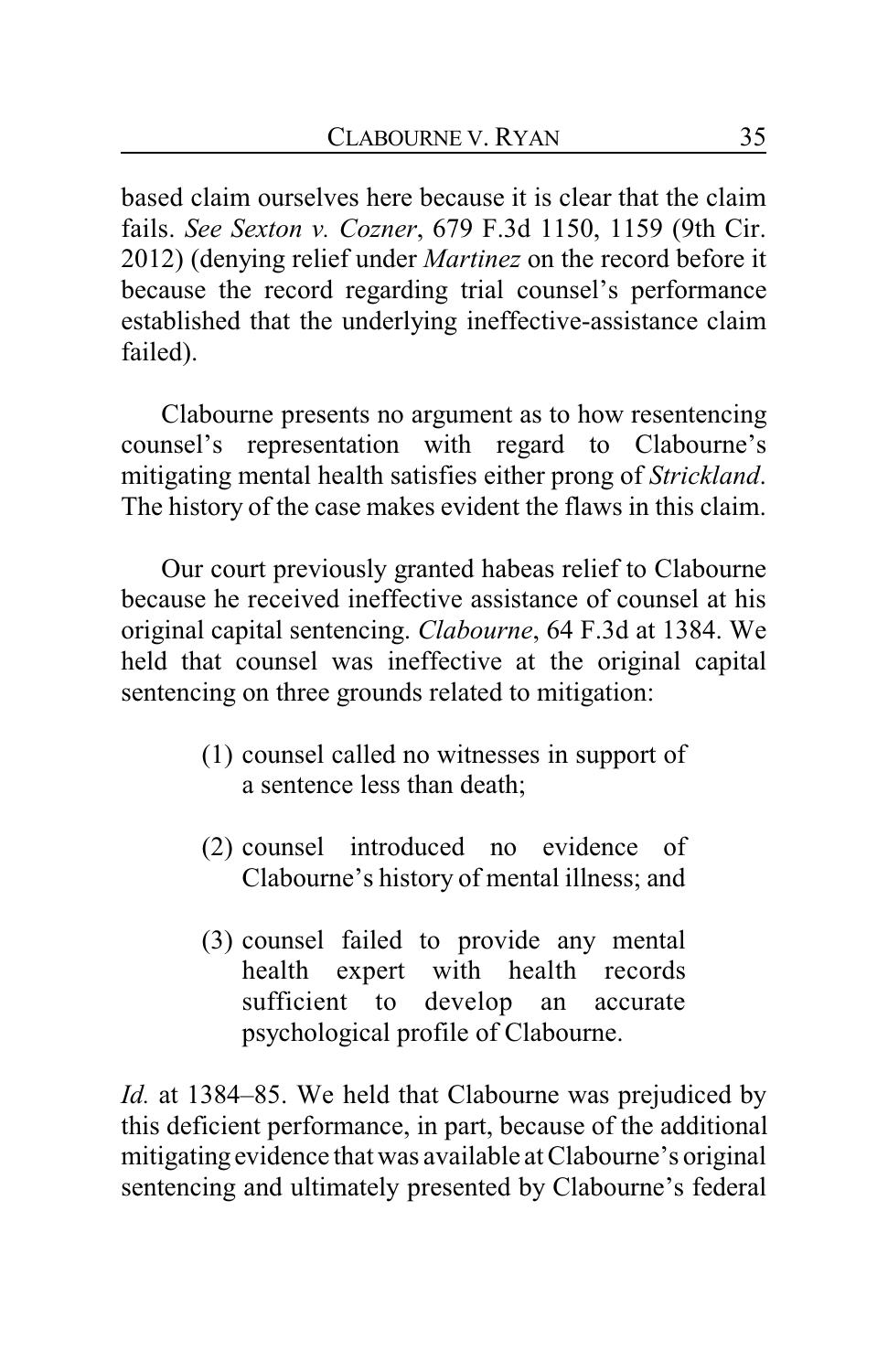habeas counsel to the federal district court in support of his habeas petition. *Id.* at 1384–86.

Clabourne's federal habeas counsel was his resentencing counsel. Before the federal district court on habeas review, Clabourne's counsel:

- (1) called several witnesses to provide testimony in support of mitigation;
- (2) introduced Clabourne's full mental health records; and
- (3) provided three expert witnesses with Clabourne's full medical records, from which all three concluded that Clabourne suffered from mental illness.

At the evidentiary hearing, three experts testified to Clabourne's psychological disorders in support of mitigation. *See id.* at 1385–86 (comparing the doctors' testimony).

Unlike counsel at the original trial, resentencing counsel developed and submitted an extensive record in support of mitigation. Counsel submitted to the resentencing court the entire record developed before the district court, including the expert testimony. There is no reason to believe that additional evaluation would have yielded more favorable testimony, and Clabourne has not established that it would have.

When state post-conviction counsel raised the claim regarding Clabourne's lack of additional mental health examinations, albeit deficiently under Arizona procedural rules, the Arizona post-conviction court alternatively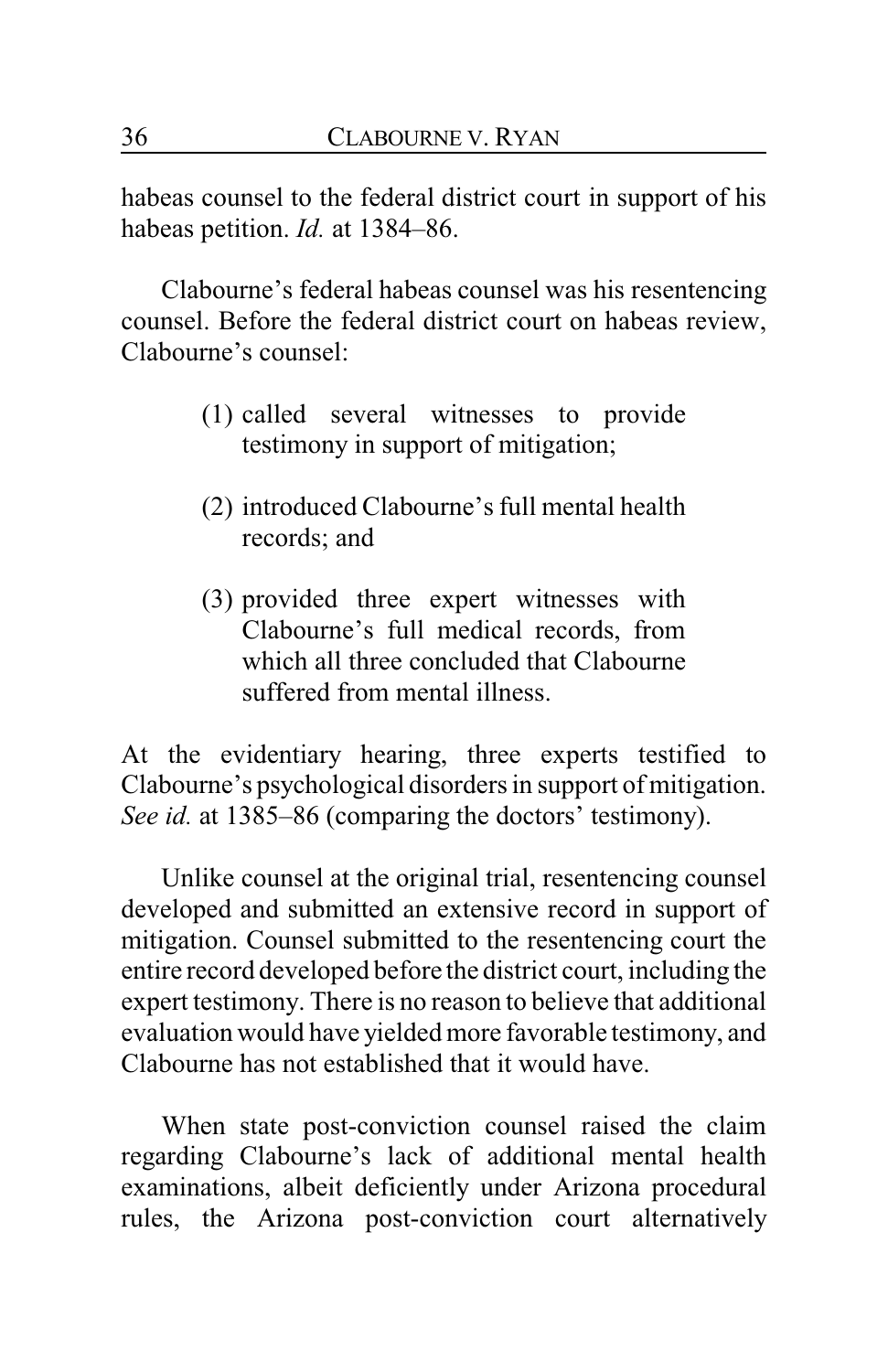addressed the merits and held that resentencing counsel's representation did not fall below prevailing professional norms and that Clabourne failed to establish prejudice because he offered no mitigating evidence that an additional mental examination might have revealed. AEDPA deference applies to this alternative holding on the merits. *See Stephens v. Branker*, 570 F.3d 198, 208 (4th Cir. 2009); *Brooks v. Bagley*, 513 F.3d 618, 624–25 (6th Cir. 2008); *cf. Johnson v. Williams*, 133 S.Ct. 1088, 1097–98 (2013) (applying AEDPA deference to federal claim rejected by state court despite state court's failure to expressly dismiss claim on the merits).

The record provides no support for Clabourne's claim that he received ineffective assistance of counsel at resentencing based on a failure to obtain additional psychological examinations. The Arizona court's decision was not contrary to, nor an unreasonable application of federal law. Accordingly, we affirm the district court's denial of Clabourne's petition for a writ of habeas corpus on this claim.

## **III. Conclusion**

We vacate the district court's denial of the claim that Clabourne received ineffective assistance of counsel at resentencing based on counsel's failure to object to the admission of his confession to the police. We remand in order to give the district court an opportunity to revisit the